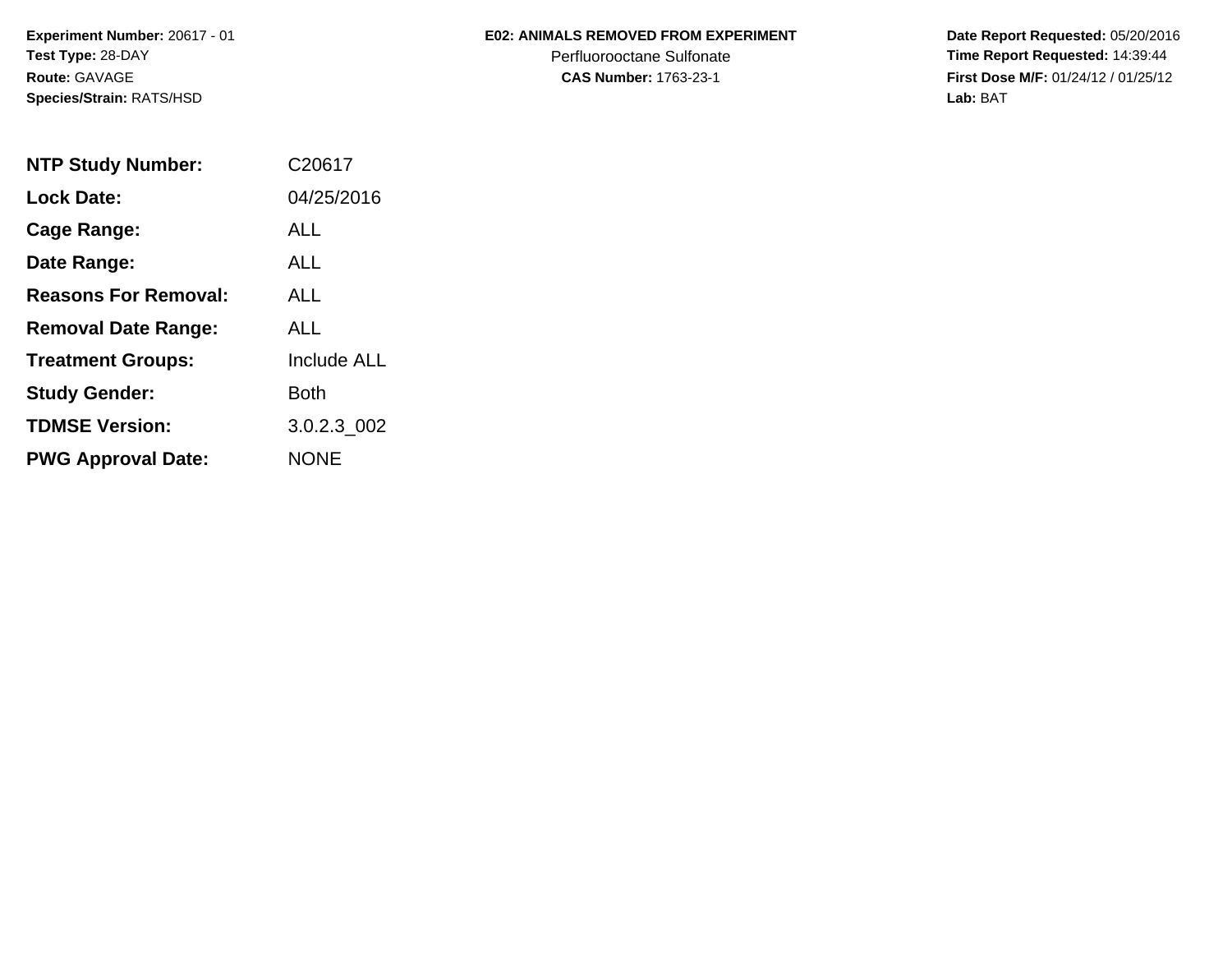### **E02: ANIMALS REMOVED FROM EXPERIMENT**

Perfluorooctane Sulfonate<br>CAS Number: 1763-23-1

 **Date Report Requested:** 05/20/2016 **Time Report Requested:** 14:39:44 **First Dose M/F:** 01/24/12 / 01/25/12<br>**Lab:** BAT

### **Route:** GAVAGE**Species/Strain:** RATS/HSD**Lab:** BAT

| ANIMAL REMOVALS CHRONOLOGICALLY |      |              |                        | <b>MALE</b>            |     |      |                    |                                                  |                                               |                                                          |
|---------------------------------|------|--------------|------------------------|------------------------|-----|------|--------------------|--------------------------------------------------|-----------------------------------------------|----------------------------------------------------------|
| <b>TREATMENT</b>                | CAGE | ANIMAL<br>ID | <b>REMOVAL</b><br>DATE | <b>REMOVAL</b><br>TIME | DAY | WEEK | TERMINAL<br>WEIGHT | <b>REMOVAL</b><br><b>WEIGHT</b><br><b>STATUS</b> | <b>REASON</b><br><b>FOR</b><br><b>REMOVAL</b> | <b>REMOVAL</b><br><b>CLINICAL</b><br><b>OBSERVATIONS</b> |
| 0mg/kg/d M                      |      |              |                        |                        |     |      |                    |                                                  |                                               |                                                          |
|                                 | 49   | 301          | 02/21/12               | 06:31                  | 29  | 5    | 351.3              |                                                  | <b>TSAC</b>                                   | Unremarkable                                             |
|                                 | 49   | 302          | 02/21/12               | 06:32                  | 29  | 5    | 303.9              |                                                  | TSAC                                          | Unremarkable                                             |
|                                 | 49   | 303          | 02/21/12               | 06:32                  | 29  | 5    | 324.5              |                                                  | <b>TSAC</b>                                   | Unremarkable                                             |
|                                 | 49   | 304          | 02/21/12               | 06:33                  | 29  | 5    | 331.9              |                                                  | <b>TSAC</b>                                   | Unremarkable                                             |
|                                 | 49   | 305          | 02/21/12               | 06:33                  | 29  | 5    | 356.0              |                                                  | TSAC                                          | Unremarkable                                             |
|                                 | 50   | 306          | 02/21/12               | 06:35                  | 29  | 5    | 329.2              |                                                  | TSAC                                          | Nasal/Eye Discharge                                      |
|                                 | 50   | 307          | 02/21/12               | 06:35                  | 29  | 5    | 331.5              |                                                  | <b>TSAC</b>                                   | Unremarkable                                             |
|                                 | 50   | 308          | 02/21/12               | 06:35                  | 29  | 5    | 362.2              |                                                  | <b>TSAC</b>                                   | Unremarkable                                             |
|                                 | 50   | 309          | 02/21/12               | 06:36                  | 29  | 5    | 315.0              |                                                  | <b>TSAC</b>                                   | Unremarkable                                             |
|                                 | 50   | 310          | 02/21/12               | 06:36                  | 29  | 5    | 368.4              |                                                  | TSAC                                          | Unremarkable                                             |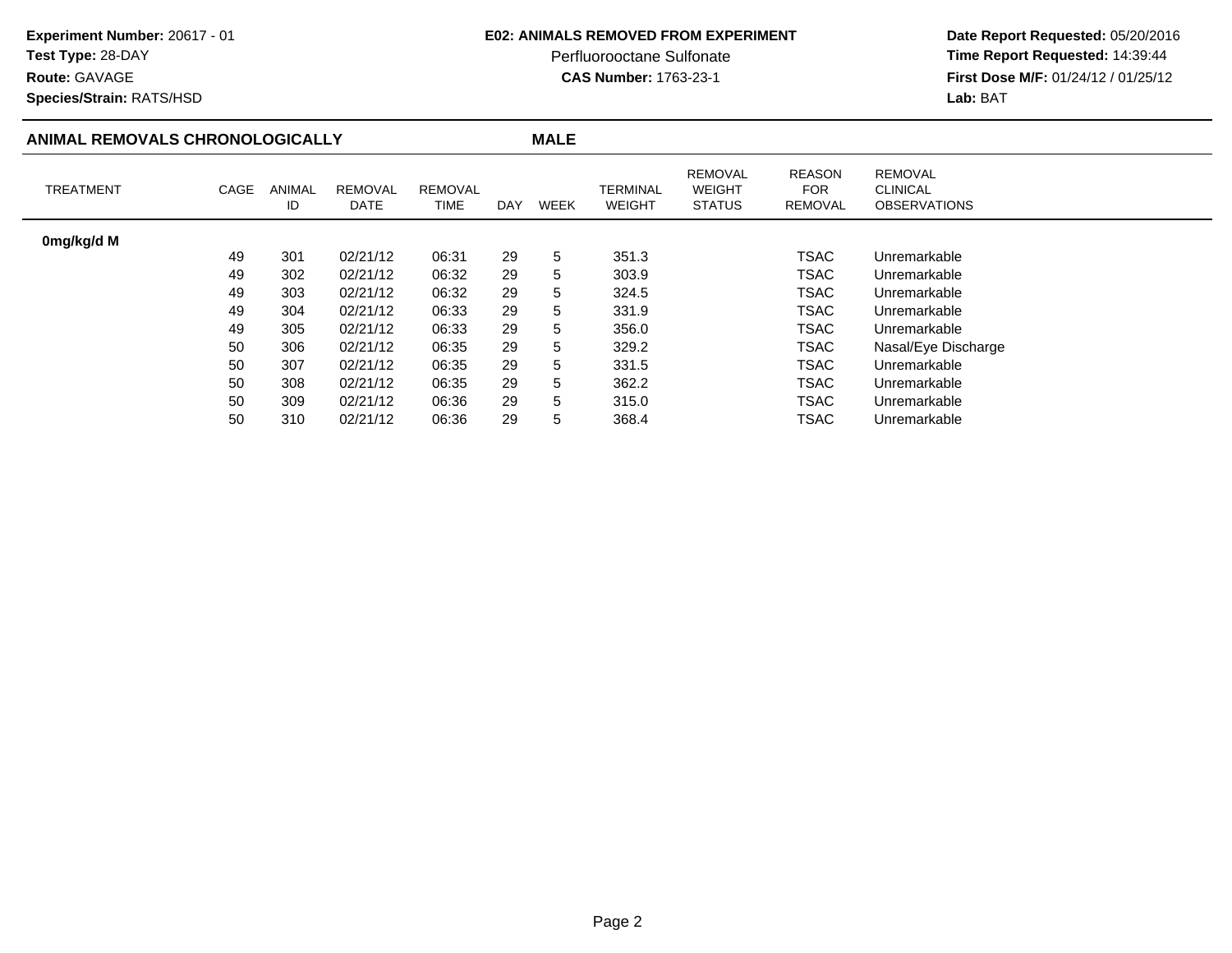### **E02: ANIMALS REMOVED FROM EXPERIMENT**

Perfluorooctane Sulfonate<br>CAS Number: 1763-23-1

 **Date Report Requested:** 05/20/2016 **Time Report Requested:** 14:39:44 **First Dose M/F:** 01/24/12 / 01/25/12<br>Lab: BAT **Lab:** BAT

**Route:** GAVAGE**Species/Strain:** RATS/HSD

### **ANIMAL REMOVALS CHRONOLOGICALLY**

| MALI |  |
|------|--|
|      |  |

| ANIMAL REMOVALS CHRONOLOGICALLY |      |              | <b>MALE</b>            |                        |     |      |                                  |                                                  |                                        |                                                          |
|---------------------------------|------|--------------|------------------------|------------------------|-----|------|----------------------------------|--------------------------------------------------|----------------------------------------|----------------------------------------------------------|
| <b>TREATMENT</b>                | CAGE | ANIMAL<br>ID | <b>REMOVAL</b><br>DATE | <b>REMOVAL</b><br>TIME | DAY | WEEK | <b>TERMINAL</b><br><b>WEIGHT</b> | <b>REMOVAL</b><br><b>WEIGHT</b><br><b>STATUS</b> | <b>REASON</b><br><b>FOR</b><br>REMOVAL | <b>REMOVAL</b><br><b>CLINICAL</b><br><b>OBSERVATIONS</b> |
| .312mg/kg/d M                   |      |              |                        |                        |     |      |                                  |                                                  |                                        |                                                          |
|                                 | 51   | 311          | 02/21/12               | 06:38                  | 29  | 5    | 345.8                            |                                                  | <b>TSAC</b>                            | Unremarkable                                             |
|                                 | 51   | 312          | 02/21/12               | 06:39                  | 29  | 5    | 330.0                            |                                                  | <b>TSAC</b>                            | Unremarkable                                             |
|                                 | 51   | 313          | 02/21/12               | 06:39                  | 29  | 5    | 319.6                            |                                                  | <b>TSAC</b>                            | Unremarkable                                             |
|                                 | 51   | 314          | 02/21/12               | 06:40                  | 29  | 5    | 353.4                            |                                                  | <b>TSAC</b>                            | Unremarkable                                             |
|                                 | 51   | 315          | 02/21/12               | 06:40                  | 29  | 5    | 326.8                            |                                                  | <b>TSAC</b>                            | Unremarkable                                             |
|                                 | 52   | 316          | 02/21/12               | 06:41                  | 29  | 5    | 322.4                            |                                                  | TSAC                                   | Unremarkable                                             |
|                                 | 52   | 317          | 02/21/12               | 06:41                  | 29  | 5    | 336.3                            |                                                  | TSAC                                   | Unremarkable                                             |
|                                 | 52   | 318          | 02/21/12               | 06:42                  | 29  | 5    | 343.3                            |                                                  | <b>TSAC</b>                            | Unremarkable                                             |
|                                 | 52   | 319          | 02/21/12               | 06:43                  | 29  | 5    | 365.8                            |                                                  | TSAC                                   | Unremarkable                                             |
|                                 | 52   | 320          | 02/21/12               | 06:44                  | 29  | 5    | 353.6                            |                                                  | TSAC                                   | Unremarkable                                             |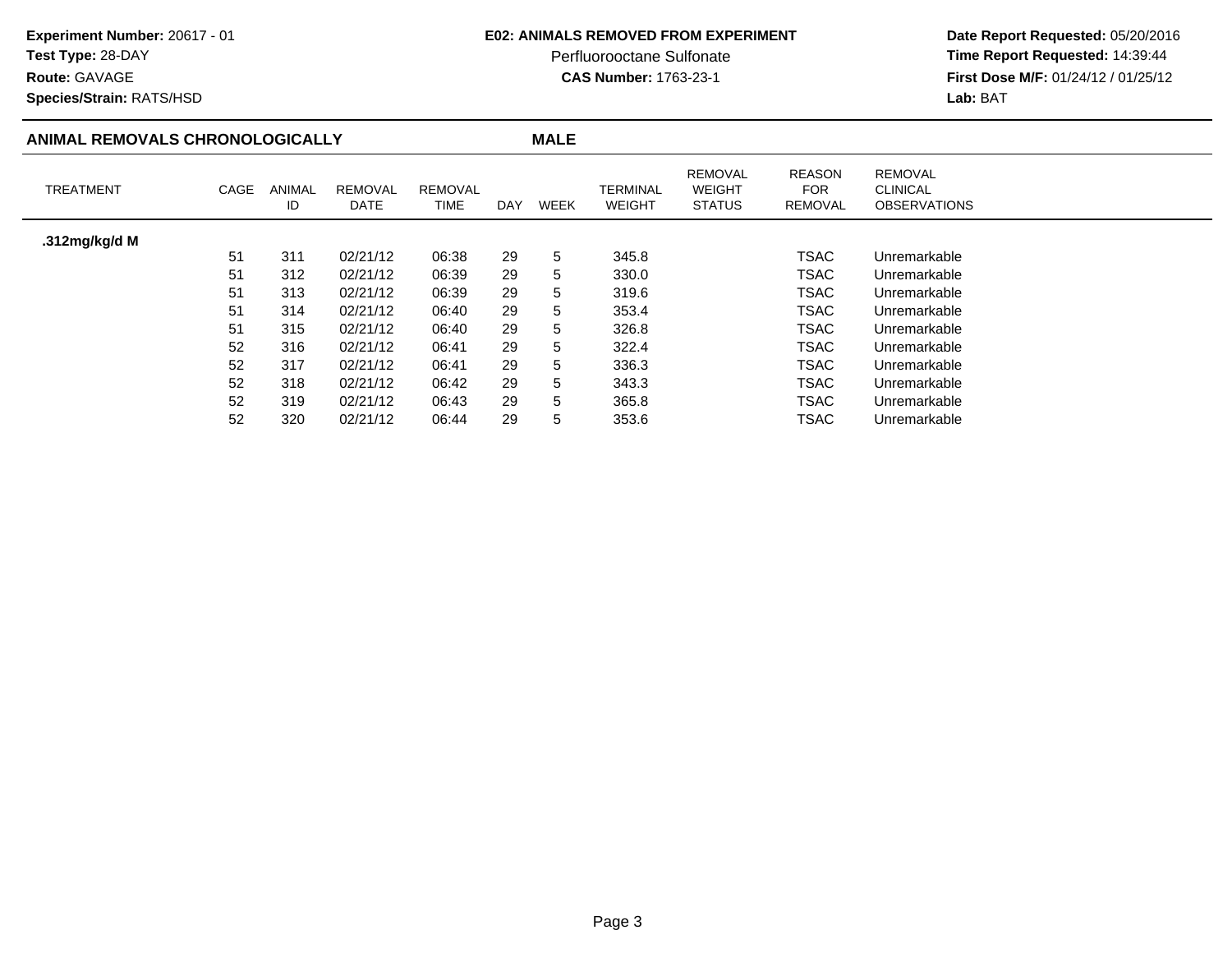### **E02: ANIMALS REMOVED FROM EXPERIMENT**

Perfluorooctane Sulfonate<br>CAS Number: 1763-23-1

 **Date Report Requested:** 05/20/2016 **Time Report Requested:** 14:39:44 **First Dose M/F:** 01/24/12 / 01/25/12<br>**Lab:** BAT **Lab:** BAT

TSAC Unremarkable<br>TSAC Unremarkable

TSAC Unremarkable<br>TSAC Unremarkable

Unremarkable

**Species/Strain:** RATS/HSD

**Route:** GAVAGE

54

54

54

| ANIMAL REMOVALS CHRONOLOGICALLY |      |                     |                        | <b>MALE</b>            |            |             |                                  |                                                  |                                               |                                                          |  |
|---------------------------------|------|---------------------|------------------------|------------------------|------------|-------------|----------------------------------|--------------------------------------------------|-----------------------------------------------|----------------------------------------------------------|--|
| <b>TREATMENT</b>                | CAGE | <b>ANIMAL</b><br>ID | <b>REMOVAL</b><br>DATE | <b>REMOVAL</b><br>TIME | <b>DAY</b> | <b>WEEK</b> | <b>TERMINAL</b><br><b>WEIGHT</b> | <b>REMOVAL</b><br><b>WEIGHT</b><br><b>STATUS</b> | <b>REASON</b><br><b>FOR</b><br><b>REMOVAL</b> | <b>REMOVAL</b><br><b>CLINICAL</b><br><b>OBSERVATIONS</b> |  |
| .625mg/kg/d M                   |      |                     |                        |                        |            |             |                                  |                                                  |                                               |                                                          |  |
|                                 | 53   | 321                 | 02/21/12               | 06:45                  | 29         | 5           | 317.6                            |                                                  | <b>TSAC</b>                                   | Unremarkable                                             |  |
|                                 | 53   | 322                 | 02/21/12               | 06:46                  | 29         | 5           | 341.7                            |                                                  | <b>TSAC</b>                                   | Unremarkable                                             |  |
|                                 | 53   | 323                 | 02/21/12               | 06:47                  | 29         | 5           | 312.5                            |                                                  | <b>TSAC</b>                                   | Unremarkable                                             |  |
|                                 | 53   | 324                 | 02/21/12               | 06:48                  | 29         | 5           | 345.9                            |                                                  | <b>TSAC</b>                                   | Unremarkable                                             |  |
|                                 | 53   | 325                 | 02/21/12               | 06:48                  | 29         | 5           | 326.7                            |                                                  | TSAC                                          | Unremarkable                                             |  |
|                                 | 54   | 326                 | 02/21/12               | 06:50                  | 29         | 5           | 345.3                            |                                                  | <b>TSAC</b>                                   | Unremarkable                                             |  |
|                                 | 54   | 327                 | 02/21/12               | 06:50                  | 29         | 5           | 312.9                            |                                                  | <b>TSAC</b>                                   | Unremarkable                                             |  |
|                                 | 54   | 328                 | 02/21/12               | 06:51                  | 29         | 5           | 336.7                            |                                                  | <b>TSAC</b>                                   | Unremarkable                                             |  |

<sup>328</sup> 02/21/12 06:51 <sup>29</sup> <sup>5</sup> 336.7 TSAC

<sup>329</sup> 02/21/12 06:51 <sup>29</sup> <sup>5</sup> 374.6 TSAC

<sup>330</sup> 02/21/12 06:52 <sup>29</sup> <sup>5</sup> 366.4 TSAC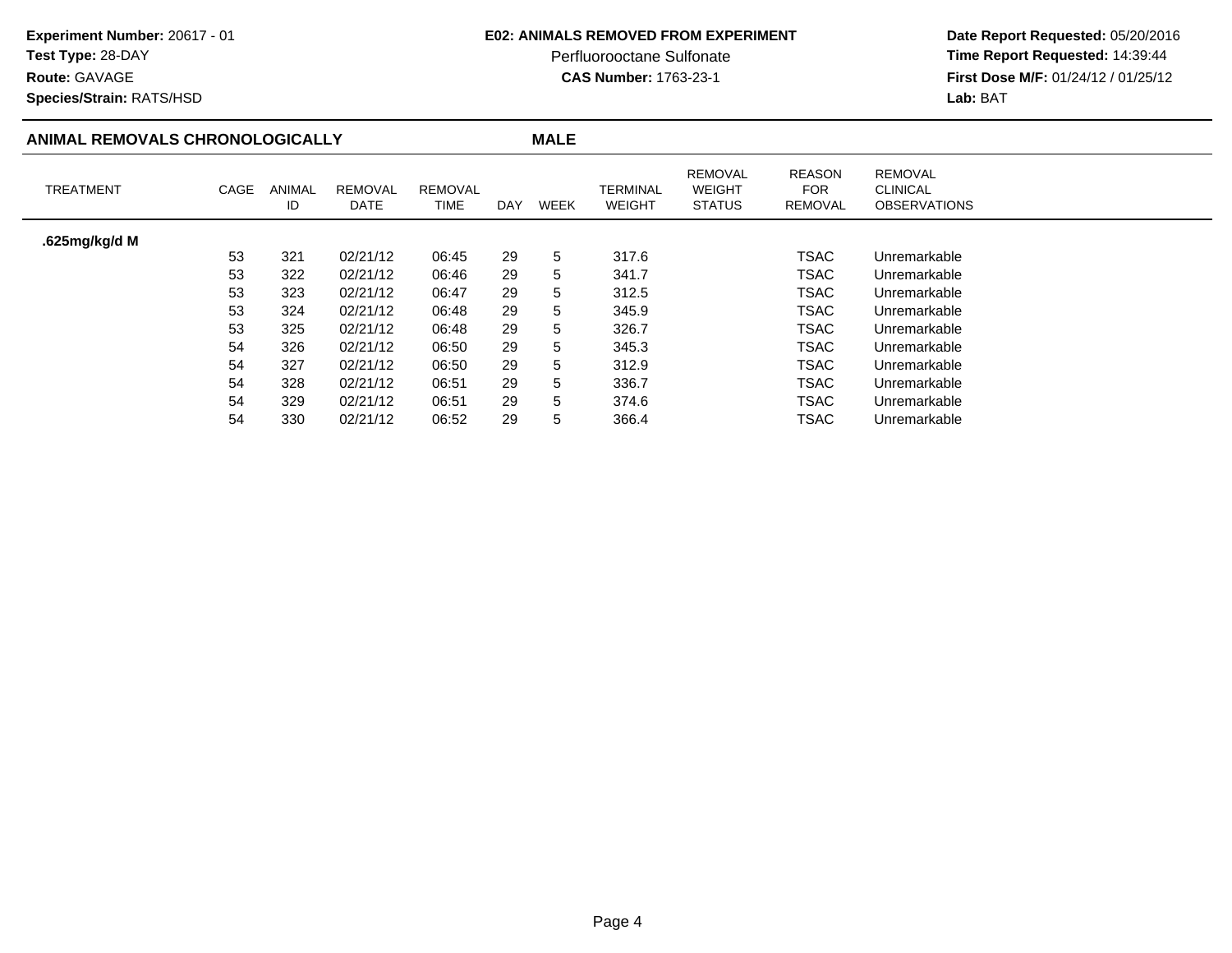#### **E02: ANIMALS REMOVED FROM EXPERIMENT**

Perfluorooctane Sulfonate<br>CAS Number: 1763-23-1

 **Date Report Requested:** 05/20/2016 **Time Report Requested:** 14:39:44 **First Dose M/F:** 01/24/12 / 01/25/12<br>**Lab:** BAT **Lab:** BAT

**Route:** GAVAGE**Species/Strain:** RATS/HSD

#### **ANIMAL REMOVALS CHRONOLOGICALLY MALE** TREATMENT CAGE ANIMAL IDREMOVALDATEREMOVALTIME DAY WEEK TERMINAL WEIGHTREMOVAL WEIGHT STATUSREASONFOR REMOVALREMOVAL CLINICAL OBSERVATIONS**1.25mg/kg/d M**55 <sup>331</sup> 02/21/12 06:53 <sup>29</sup> <sup>5</sup> 338.2 TSACTSAC Unremarkable<br>TSAC Unremarkable 55 <sup>332</sup> 02/21/12 06:54 <sup>29</sup> <sup>5</sup> 332.6 TSACTSAC Unremarkable<br>TSAC Unremarkable 55 <sup>333</sup> 02/21/12 06:54 <sup>29</sup> <sup>5</sup> 319.3 TSACTSAC Unremarkable<br>TSAC Unremarkable 55 <sup>334</sup> 02/21/12 06:55 <sup>29</sup> <sup>5</sup> 346.2 TSACTSAC Unremarkable<br>TSAC Unremarkable 55 <sup>335</sup> 02/21/12 06:55 <sup>29</sup> <sup>5</sup> 312.8 TSACTSAC Unremarkable<br>TSAC Unremarkable 56 <sup>336</sup> 02/21/12 06:56 <sup>29</sup> <sup>5</sup> 309.7 TSACTSAC Unremarkable<br>TSAC Unremarkable 56 <sup>337</sup> 02/21/12 06:57 <sup>29</sup> <sup>5</sup> 327.3 TSACTSAC Unremarkable<br>TSAC Unremarkable 56 <sup>338</sup> 02/21/12 06:58 <sup>29</sup> <sup>5</sup> 344.3 TSACTSAC Unremarkable<br>TSAC Unremarkable 56 <sup>339</sup> 02/21/12 06:58 <sup>29</sup> <sup>5</sup> 327.3 TSACTSAC Unremarkable<br>TSAC Unremarkable 56 <sup>340</sup> 02/21/12 06:58 <sup>29</sup> <sup>5</sup> 349.8 TSACUnremarkable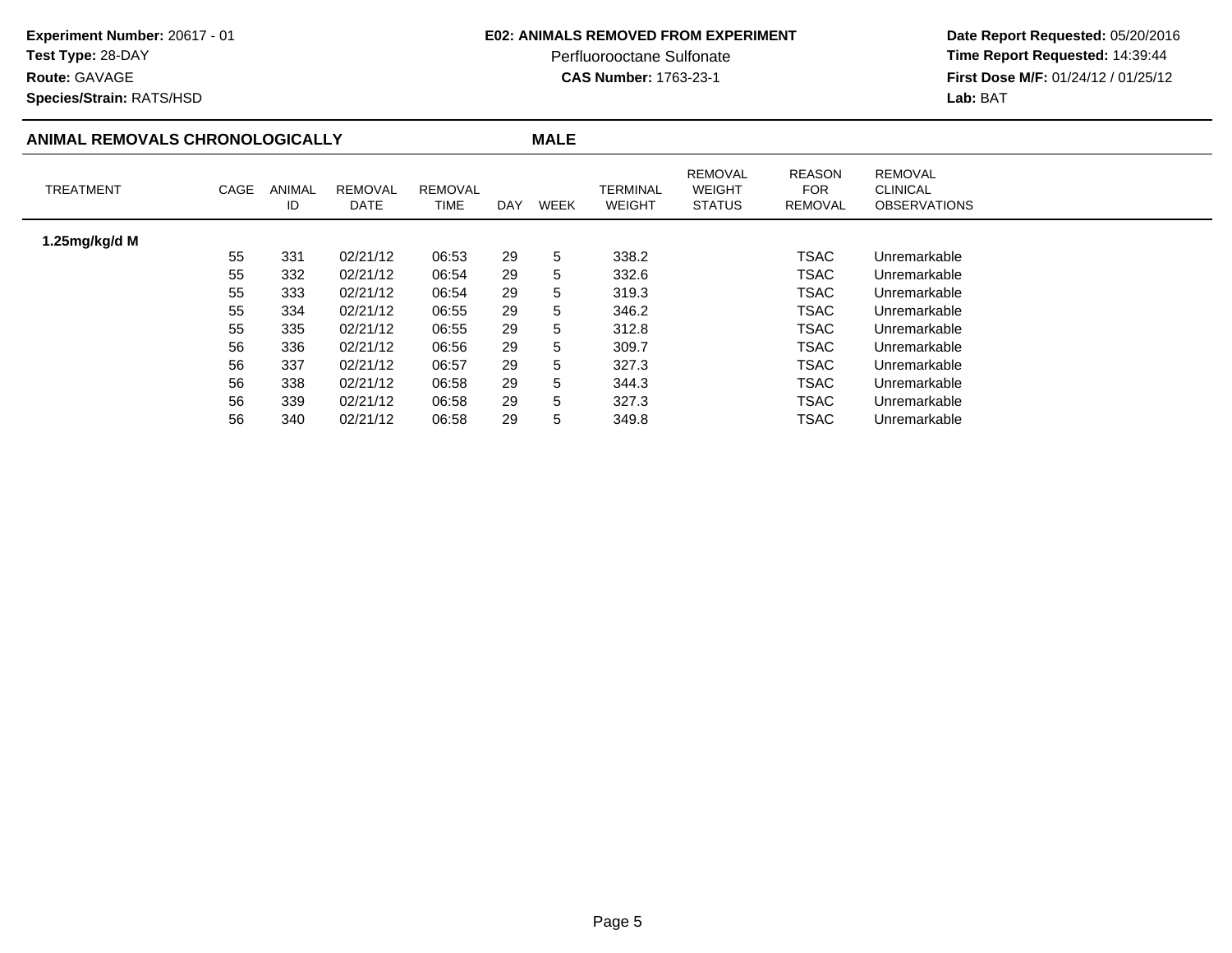**Route:** GAVAGE

#### **E02: ANIMALS REMOVED FROM EXPERIMENT**

Perfluorooctane Sulfonate<br>CAS Number: 1763-23-1

 **Date Report Requested:** 05/20/2016 **Time Report Requested:** 14:39:44 **First Dose M/F:** 01/24/12 / 01/25/12<br>**Lab:** BAT **Lab:** BAT

**Species/Strain:** RATS/HSD

#### **ANIMAL REMOVALS CHRONOLOGICALLY MALE** TREATMENT CAGE ANIMAL IDREMOVALDATEREMOVALTIME DAY WEEK TERMINAL WEIGHTREMOVAL WEIGHT STATUSREASONFOR REMOVALREMOVAL CLINICAL OBSERVATIONS**2.5mg/kg/d M**57 <sup>341</sup> 02/21/12 07:00 <sup>29</sup> <sup>5</sup> 331.8 TSACTSAC Unremarkable<br>TSAC Unremarkable 57 <sup>342</sup> 02/21/12 07:01 <sup>29</sup> <sup>5</sup> 333.8 TSACTSAC Unremarkable<br>TSAC Unremarkable 57 <sup>343</sup> 02/21/12 07:01 <sup>29</sup> <sup>5</sup> 330.6 TSACTSAC Unremarkable<br>TSAC Unremarkable 57 <sup>344</sup> 02/21/12 07:02 <sup>29</sup> <sup>5</sup> 324.2 TSACTSAC Unremarkable<br>TSAC Unremarkable 57 <sup>345</sup> 02/21/12 07:02 <sup>29</sup> <sup>5</sup> 352.7 TSACTSAC Unremarkable<br>TSAC Unremarkable 58 <sup>346</sup> 02/21/12 07:03 <sup>29</sup> <sup>5</sup> 352.9 TSACTSAC Unremarkable<br>TSAC Unremarkable 58 <sup>347</sup> 02/21/12 07:03 <sup>29</sup> <sup>5</sup> 335.0 TSACTSAC Unremarkable<br>TSAC Unremarkable 58 <sup>348</sup> 02/21/12 07:04 <sup>29</sup> <sup>5</sup> 318.2 TSACTSAC Unremarkable<br>TSAC Unremarkable 58 <sup>349</sup> 02/21/12 07:04 <sup>29</sup> <sup>5</sup> 313.4 TSACTSAC Unremarkable<br>TSAC Unremarkable 58 <sup>350</sup> 02/21/12 07:05 <sup>29</sup> <sup>5</sup> 333.7 TSACUnremarkable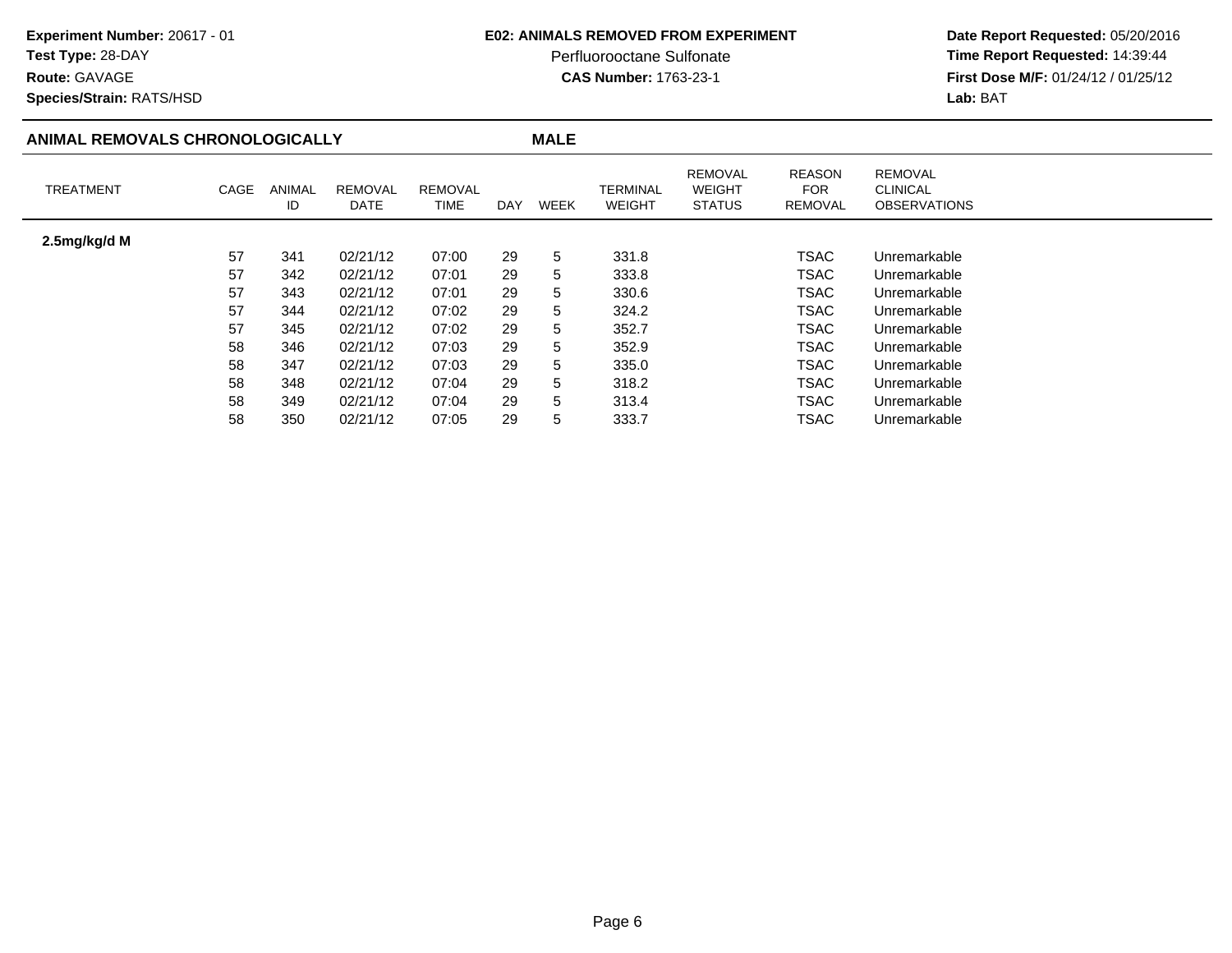**Route:** GAVAGE

#### **E02: ANIMALS REMOVED FROM EXPERIMENT**

Perfluorooctane Sulfonate<br>CAS Number: 1763-23-1

 **Date Report Requested:** 05/20/2016 **Time Report Requested:** 14:39:44 **First Dose M/F:** 01/24/12 / 01/25/12<br>**Lab:** BAT **Lab:** BAT

**Species/Strain:** RATS/HSD

#### **ANIMAL REMOVALS CHRONOLOGICALLY MALE** TREATMENT CAGE ANIMAL IDREMOVALDATEREMOVALTIME DAY WEEK TERMINAL WEIGHTREMOVAL WEIGHT STATUSREASONFOR REMOVALREMOVAL CLINICAL OBSERVATIONS**5mg/kg/d M**59 <sup>351</sup> 02/21/12 07:06 <sup>29</sup> <sup>5</sup> 304.7 TSACTSAC Unremarkable<br>TSAC Unremarkable 59 <sup>352</sup> 02/21/12 07:08 <sup>29</sup> <sup>5</sup> 331.9 TSACTSAC Unremarkable<br>TSAC Unremarkable 59 <sup>353</sup> 02/21/12 07:08 <sup>29</sup> <sup>5</sup> 318.2 TSACTSAC Unremarkable<br>TSAC Unremarkable 59 <sup>354</sup> 02/21/12 07:09 <sup>29</sup> <sup>5</sup> 310.2 TSACTSAC Unremarkable<br>TSAC Unremarkable 59 <sup>355</sup> 02/21/12 07:10 <sup>29</sup> <sup>5</sup> 297.7 TSACTSAC Unremarkable<br>TSAC Unremarkable 60 <sup>356</sup> 02/21/12 07:10 <sup>29</sup> <sup>5</sup> 299.5 TSACTSAC Unremarkable<br>TSAC Unremarkable 60 <sup>357</sup> 02/21/12 07:11 <sup>29</sup> <sup>5</sup> 291.3 TSACTSAC Unremarkable<br>TSAC Unremarkable 60 <sup>358</sup> 02/21/12 07:12 <sup>29</sup> <sup>5</sup> 314.5 TSACTSAC Unremarkable<br>TSAC Unremarkable 60 <sup>359</sup> 02/21/12 07:12 <sup>29</sup> <sup>5</sup> 299.2 TSACTSAC Unremarkable<br>TSAC Unremarkable 60 <sup>360</sup> 02/21/12 07:13 <sup>29</sup> <sup>5</sup> 325.5 TSACUnremarkable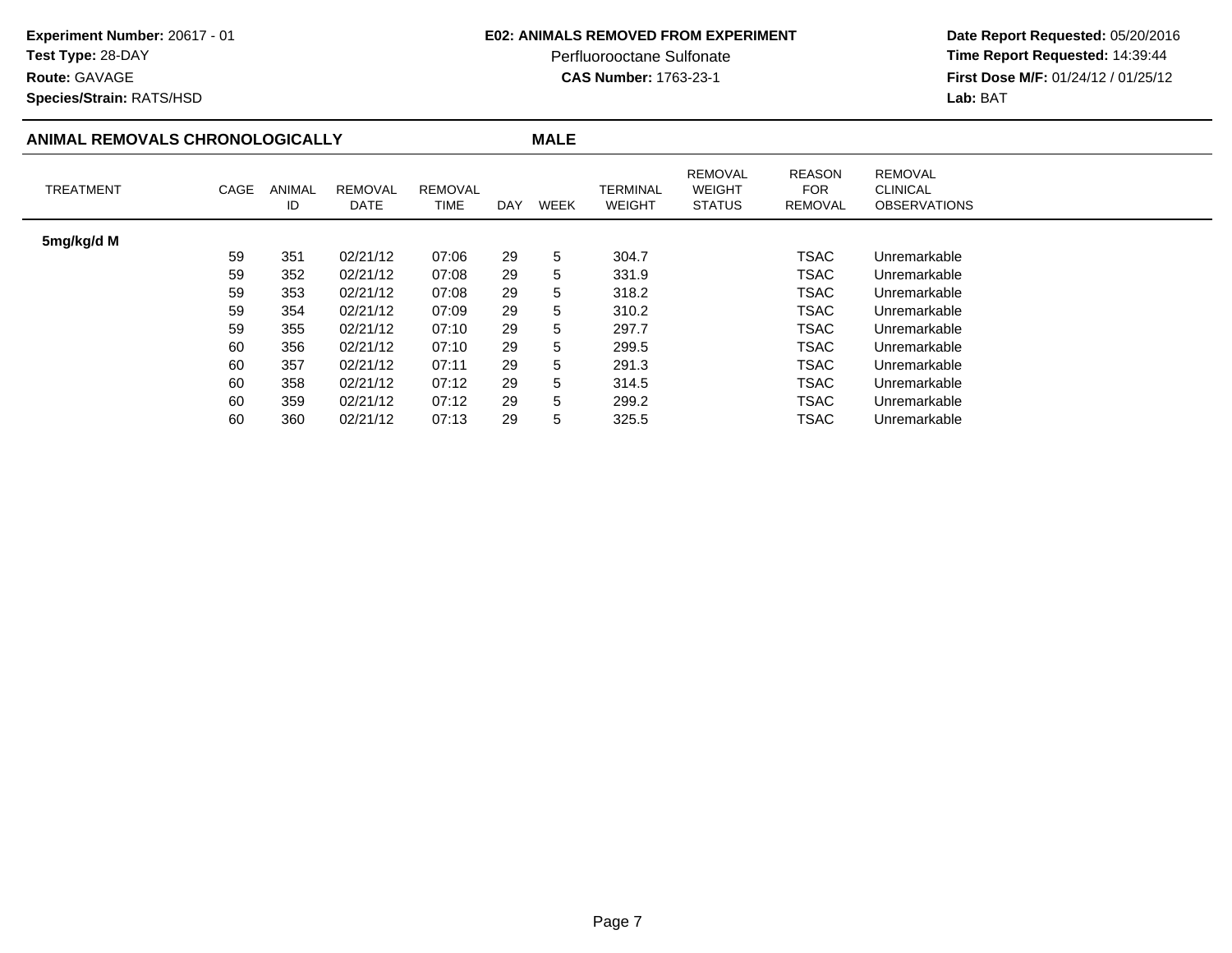### **E02: ANIMALS REMOVED FROM EXPERIMENT**

Perfluorooctane Sulfonate<br>CAS Number: 1763-23-1

 **Date Report Requested:** 05/20/2016 **Time Report Requested:** 14:39:44 **First Dose M/F:** 01/24/12 / 01/25/12<br>Lab: BAT **Lab:** BAT

**Species/Strain:** RATS/HSD

| ANIMAL REMOVALS CHRONOLOGICALLY |      |                     |                               |                 |            | <b>FEMALE</b> |                           |                                                  |                                         |                                                          |  |  |  |
|---------------------------------|------|---------------------|-------------------------------|-----------------|------------|---------------|---------------------------|--------------------------------------------------|-----------------------------------------|----------------------------------------------------------|--|--|--|
| <b>TREATMENT</b>                | CAGE | <b>ANIMAL</b><br>ID | <b>REMOVAL</b><br><b>DATE</b> | REMOVAL<br>TIME | <b>DAY</b> | WEEK          | TERMINAL<br><b>WEIGHT</b> | <b>REMOVAL</b><br><b>WEIGHT</b><br><b>STATUS</b> | <b>REASON</b><br>FOR.<br><b>REMOVAL</b> | <b>REMOVAL</b><br><b>CLINICAL</b><br><b>OBSERVATIONS</b> |  |  |  |
| 0mg/kg/d F                      |      |                     |                               |                 |            |               |                           |                                                  |                                         |                                                          |  |  |  |
|                                 | 61   | 361                 | 02/22/12                      | 06:59           | 29         | 5             | 236.3                     |                                                  | <b>TSAC</b>                             | Unremarkable                                             |  |  |  |
|                                 | 61   | 362                 | 02/22/12                      | 07:00           | 29         | 5             | 227.0                     |                                                  | <b>TSAC</b>                             | Unremarkable                                             |  |  |  |
|                                 | 61   | 363                 | 02/22/12                      | 07:00           | 29         | 5.            | 222.0                     |                                                  | <b>TSAC</b>                             | Unremarkable                                             |  |  |  |
|                                 | 61   | 364                 | 02/22/12                      | 07:00           | 29         | 5.            | 216.2                     |                                                  | <b>TSAC</b>                             | Unremarkable                                             |  |  |  |
|                                 | 61   | 365                 | 02/22/12                      | 07:01           | 29         | 5.            | 205.2                     |                                                  | <b>TSAC</b>                             | Unremarkable                                             |  |  |  |
|                                 | 62   | 366                 | 02/22/12                      | 07:01           | 29         | 5.            | 214.8                     |                                                  | <b>TSAC</b>                             | Unremarkable                                             |  |  |  |
|                                 | 62   | 367                 | 02/22/12                      | 07:01           | 29         | 5             | 226.5                     |                                                  | <b>TSAC</b>                             | Unremarkable                                             |  |  |  |
|                                 | 62   | 368                 | 02/22/12                      | 07:01           | 29         | 5.            | 205.8                     |                                                  | <b>TSAC</b>                             | Unremarkable                                             |  |  |  |
|                                 | 62   | 369                 | 02/22/12                      | 07:01           | 29         | 5.            | 216.2                     |                                                  | <b>TSAC</b>                             | Unremarkable                                             |  |  |  |
|                                 | 62   | 370                 | 02/22/12                      | 07:02           | 29         | 5.            | 224.3                     |                                                  | <b>TSAC</b>                             | Unremarkable                                             |  |  |  |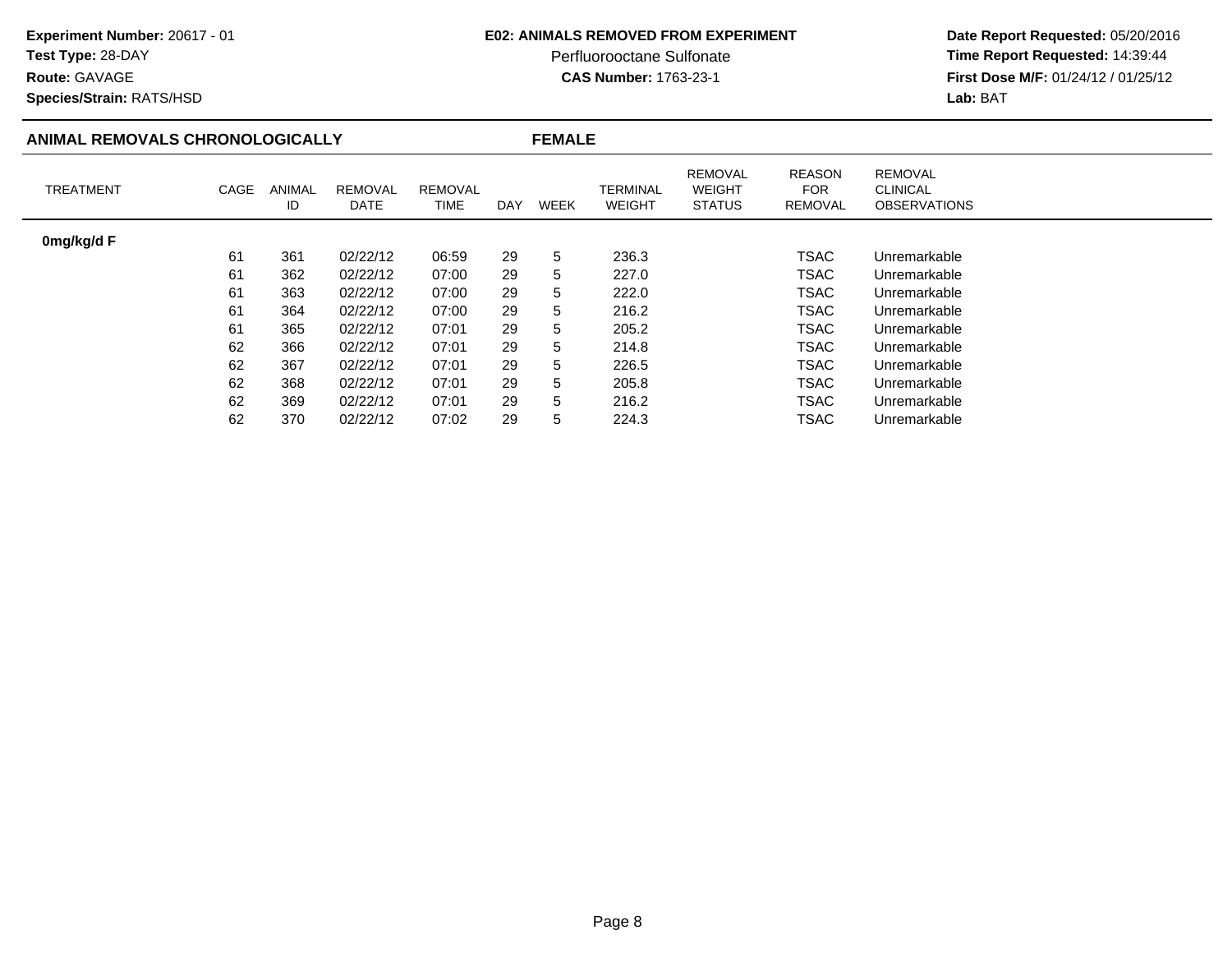### **E02: ANIMALS REMOVED FROM EXPERIMENT**

Perfluorooctane Sulfonate<br>CAS Number: 1763-23-1

 **Date Report Requested:** 05/20/2016 **Time Report Requested:** 14:39:44 **First Dose M/F:** 01/24/12 / 01/25/12<br>Lab: BAT **Lab:** BAT

**Species/Strain:** RATS/HSD

**Route:** GAVAGE

### **ANIMAL REMOVALS CHRONOLOGICALLY**

**FEMALE**

| TREATMENT     | CAGE | ANIMAL<br>ID | <b>REMOVAL</b><br>DATE | <b>REMOVAL</b><br>TIME | DAY | WEEK | TERMINAL<br><b>WEIGHT</b> | <b>REMOVAL</b><br><b>WEIGHT</b><br><b>STATUS</b> | <b>REASON</b><br><b>FOR</b><br>REMOVAL | <b>REMOVAL</b><br><b>CLINICAL</b><br><b>OBSERVATIONS</b> |
|---------------|------|--------------|------------------------|------------------------|-----|------|---------------------------|--------------------------------------------------|----------------------------------------|----------------------------------------------------------|
| .312mg/kg/d F |      |              |                        |                        |     |      |                           |                                                  |                                        |                                                          |
|               | 63   | 371          | 02/22/12               | 07:02                  | 29  | 5    | 248.5                     |                                                  | <b>TSAC</b>                            | Unremarkable                                             |
|               | 63   | 372          | 02/22/12               | 07:03                  | 29  | 5    | 215.3                     |                                                  | TSAC                                   | Unremarkable                                             |
|               | 63   | 373          | 02/22/12               | 07:03                  | 29  | 5    | 227.3                     |                                                  | <b>TSAC</b>                            | Unremarkable                                             |
|               | 63   | 374          | 02/22/12               | 07:03                  | 29  | 5    | 237.8                     |                                                  | <b>TSAC</b>                            | Unremarkable                                             |
|               | 63   | 375          | 02/22/12               | 07:03                  | 29  | 5    | 222.3                     |                                                  | <b>TSAC</b>                            | Unremarkable                                             |
|               | 64   | 376          | 02/22/12               | 07:04                  | 29  | 5    | 248.7                     |                                                  | TSAC                                   | Unremarkable                                             |
|               | 64   | 377          | 02/22/12               | 07:04                  | 29  | 5    | 225.5                     |                                                  | <b>TSAC</b>                            | Unremarkable                                             |
|               | 64   | 378          | 02/22/12               | 07:04                  | 29  | 5    | 213.8                     |                                                  | TSAC                                   | Unremarkable                                             |
|               | 64   | 379          | 02/22/12               | 07:05                  | 29  | 5    | 218.4                     |                                                  | TSAC                                   | Unremarkable                                             |
|               | 64   | 380          | 02/22/12               | 07:05                  | 29  | 5    | 226.4                     |                                                  | TSAC                                   | Unremarkable                                             |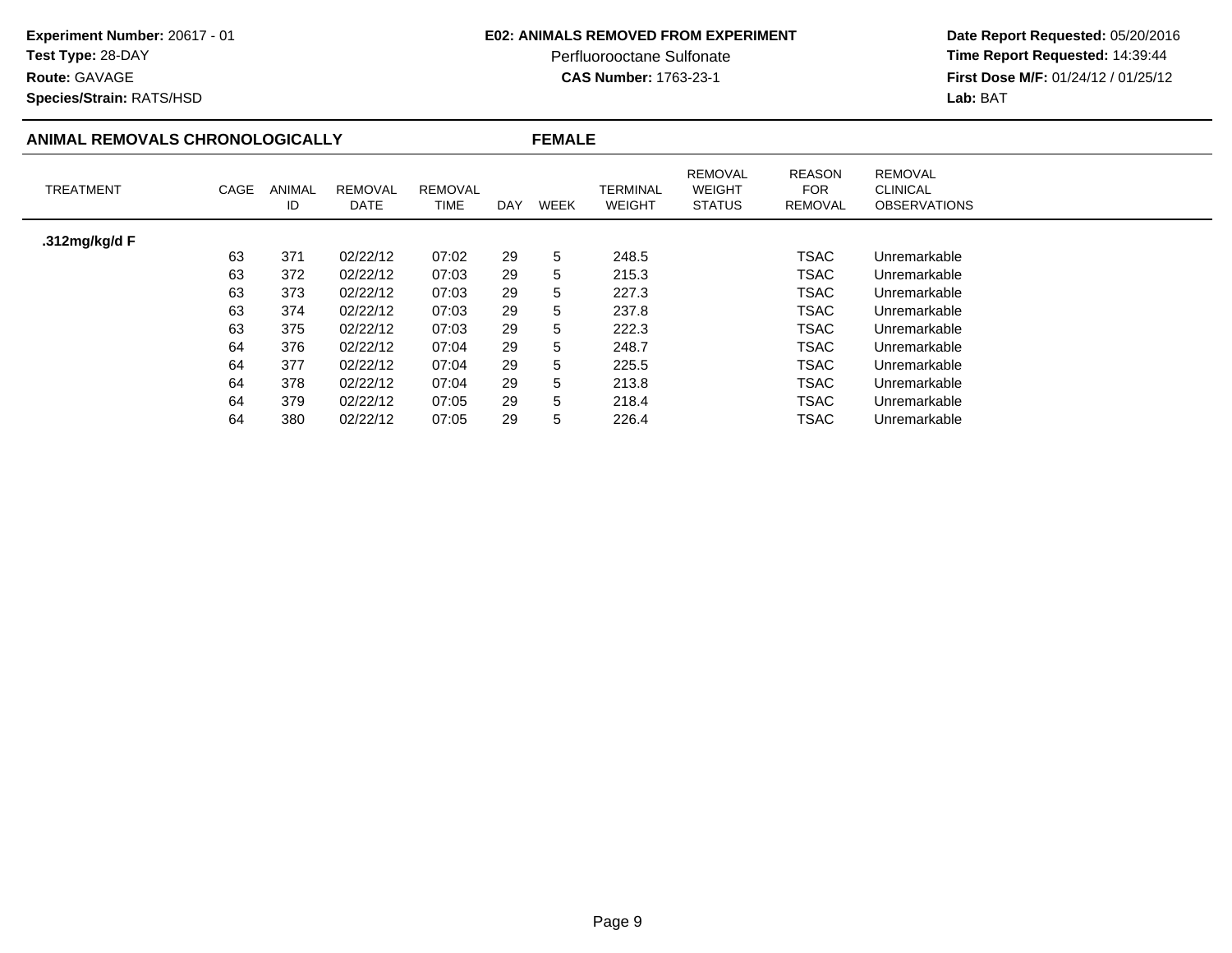### **E02: ANIMALS REMOVED FROM EXPERIMENT**

Perfluorooctane Sulfonate<br>CAS Number: 1763-23-1

 **Date Report Requested:** 05/20/2016 **Time Report Requested:** 14:39:44 **First Dose M/F:** 01/24/12 / 01/25/12<br>**Lab:** BAT **Lab:** BAT

### **Species/Strain:** RATS/HSD

| ANIMAL REMOVALS CHRONOLOGICALLY |      |              |                 |                        |            | <b>FEMALE</b> |                           |                                                  |                                        |                                                          |
|---------------------------------|------|--------------|-----------------|------------------------|------------|---------------|---------------------------|--------------------------------------------------|----------------------------------------|----------------------------------------------------------|
| <b>TREATMENT</b>                | CAGE | ANIMAL<br>ID | REMOVAL<br>DATE | <b>REMOVAL</b><br>TIME | <b>DAY</b> | <b>WEEK</b>   | <b>TERMINAL</b><br>WEIGHT | <b>REMOVAL</b><br><b>WEIGHT</b><br><b>STATUS</b> | <b>REASON</b><br><b>FOR</b><br>REMOVAL | <b>REMOVAL</b><br><b>CLINICAL</b><br><b>OBSERVATIONS</b> |
| .625mg/kg/d F                   |      |              |                 |                        |            |               |                           |                                                  |                                        |                                                          |
|                                 | 65   | 381          | 02/22/12        | 07:05                  | 29         | 5             | 234.3                     |                                                  | <b>TSAC</b>                            | Unremarkable                                             |
|                                 | 65   | 382          | 02/22/12        | 07:06                  | 29         | 5             | 222.3                     |                                                  | <b>TSAC</b>                            | Unremarkable                                             |
|                                 | 65   | 383          | 02/22/12        | 07:06                  | 29         | 5             | 231.3                     |                                                  | <b>TSAC</b>                            | Unremarkable                                             |
|                                 | 65   | 384          | 02/22/12        | 07:06                  | 29         | 5             | 219.7                     |                                                  | <b>TSAC</b>                            | Unremarkable                                             |
|                                 | 65   | 385          | 02/22/12        | 07:06                  | 29         | 5             | 219.5                     |                                                  | <b>TSAC</b>                            | Unremarkable                                             |
|                                 | 66   | 386          | 02/22/12        | 07:07                  | 29         | 5             | 207.2                     |                                                  | <b>TSAC</b>                            | Unremarkable                                             |
|                                 | 66   | 387          | 02/22/12        | 07:07                  | 29         | 5             | 225.6                     |                                                  | <b>TSAC</b>                            | Unremarkable                                             |
|                                 | 66   | 388          | 02/22/12        | 07:07                  | 29         | 5             | 222.2                     |                                                  | <b>TSAC</b>                            | Unremarkable                                             |
|                                 | 66   | 389          | 02/22/12        | 07:08                  | 29         | 5             | 218.7                     |                                                  | <b>TSAC</b>                            | Unremarkable                                             |
|                                 | 66   | 390          | 02/22/12        | 07:08                  | 29         | 5             | 218.3                     |                                                  | <b>TSAC</b>                            | Unremarkable                                             |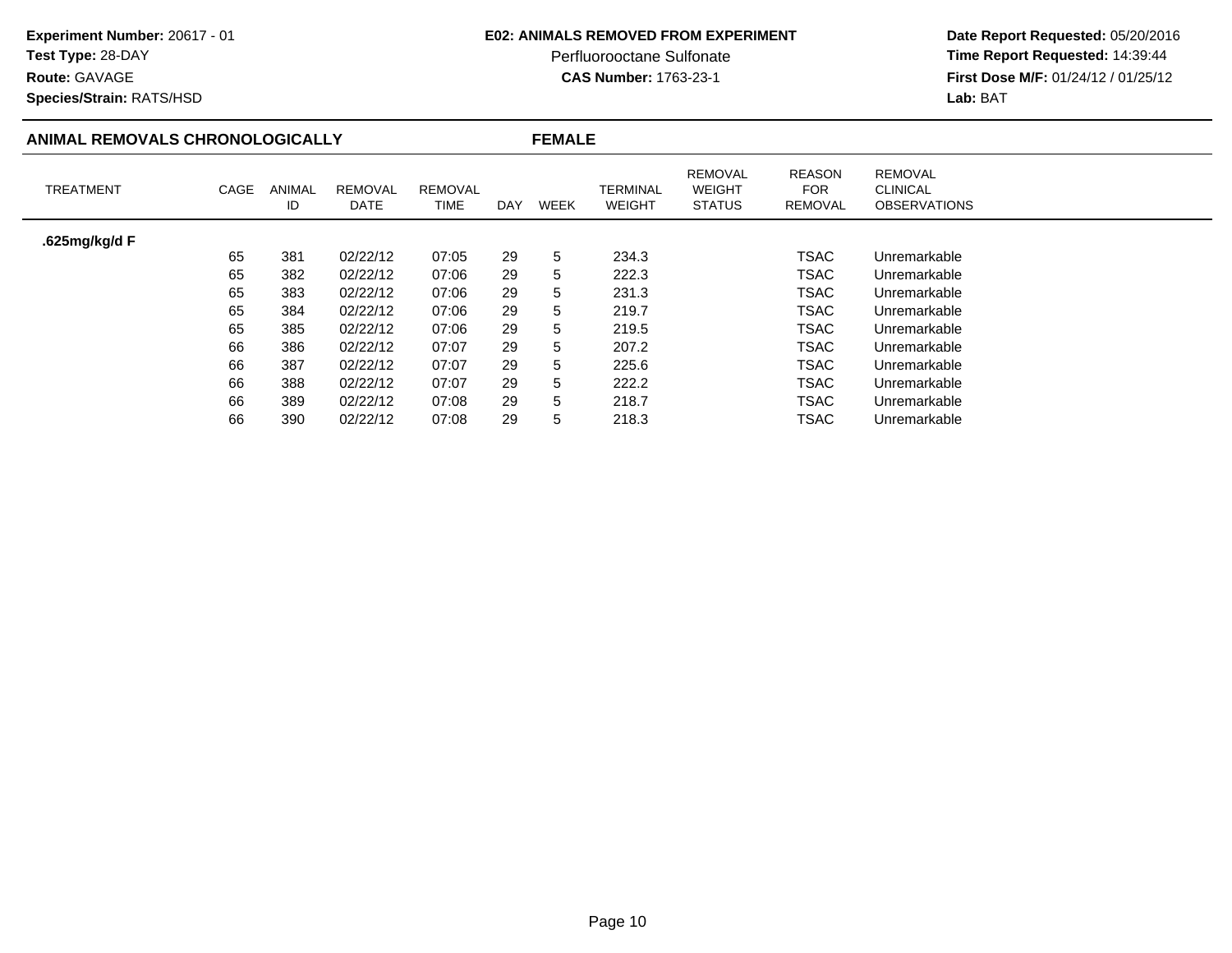### **E02: ANIMALS REMOVED FROM EXPERIMENT**

Perfluorooctane Sulfonate<br>CAS Number: 1763-23-1

 **Date Report Requested:** 05/20/2016 **Time Report Requested:** 14:39:44 **First Dose M/F:** 01/24/12 / 01/25/12<br>Lab: BAT **Lab:** BAT

**Species/Strain:** RATS/HSD

| ANIMAL REMOVALS CHRONOLOGICALLY |      |              |                        | <b>FEMALE</b>          |            |             |                           |                                                  |                                        |                                                          |  |
|---------------------------------|------|--------------|------------------------|------------------------|------------|-------------|---------------------------|--------------------------------------------------|----------------------------------------|----------------------------------------------------------|--|
| <b>TREATMENT</b>                | CAGE | ANIMAL<br>ID | <b>REMOVAL</b><br>DATE | <b>REMOVAL</b><br>TIME | <b>DAY</b> | <b>WEEK</b> | TERMINAL<br><b>WEIGHT</b> | <b>REMOVAL</b><br><b>WEIGHT</b><br><b>STATUS</b> | <b>REASON</b><br><b>FOR</b><br>REMOVAL | <b>REMOVAL</b><br><b>CLINICAL</b><br><b>OBSERVATIONS</b> |  |
| 1.25mg/kg/d F                   |      |              |                        |                        |            |             |                           |                                                  |                                        |                                                          |  |
|                                 | 67   | 391          | 02/22/12               | 07:08                  | 29         | 5           | 225.4                     |                                                  | TSAC                                   | Unremarkable                                             |  |
|                                 | 67   | 392          | 02/22/12               | 07:09                  | 29         | 5           | 205.1                     |                                                  | TSAC                                   | Unremarkable                                             |  |
|                                 | 67   | 393          | 02/22/12               | 07:09                  | 29         | 5           | 230.9                     |                                                  | TSAC                                   | Unremarkable                                             |  |
|                                 | 67   | 394          | 02/22/12               | 07:09                  | 29         | 5           | 202.3                     |                                                  | TSAC                                   | Unremarkable                                             |  |
|                                 | 67   | 395          | 02/22/12               | 07:10                  | 29         | 5           | 212.7                     |                                                  | <b>TSAC</b>                            | Unremarkable                                             |  |
|                                 | 68   | 396          | 02/22/12               | 07:10                  | 29         | 5           | 229.5                     |                                                  | TSAC                                   | Unremarkable                                             |  |
|                                 | 68   | 397          | 02/22/12               | 07:10                  | 29         | 5           | 222.7                     |                                                  | TSAC                                   | Unremarkable                                             |  |
|                                 | 68   | 398          | 02/22/12               | 07:11                  | 29         | 5           | 232.6                     |                                                  | <b>TSAC</b>                            | Unremarkable                                             |  |
|                                 | 68   | 399          | 02/22/12               | 07:11                  | 29         | 5           | 208.3                     |                                                  | <b>TSAC</b>                            | Unremarkable                                             |  |
|                                 | 68   | 400          | 02/22/12               | 07:11                  | 29         | 5           | 220.2                     |                                                  | TSAC                                   | Unremarkable                                             |  |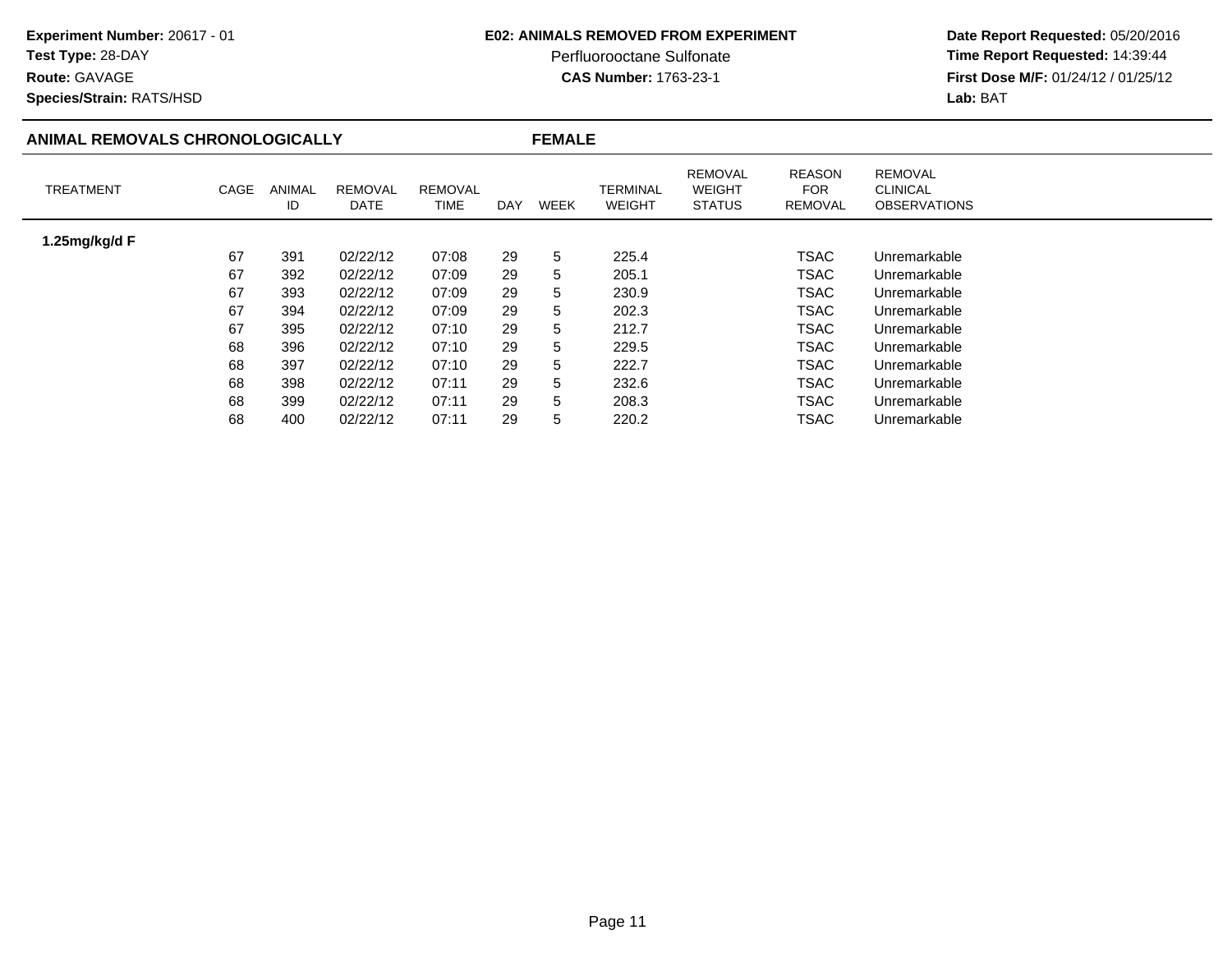### **E02: ANIMALS REMOVED FROM EXPERIMENT**

Perfluorooctane Sulfonate<br>CAS Number: 1763-23-1

 **Date Report Requested:** 05/20/2016 **Time Report Requested:** 14:39:44 **First Dose M/F:** 01/24/12 / 01/25/12<br>Lab: BAT **Lab:** BAT

**Species/Strain:** RATS/HSD

| ANIMAL REMOVALS CHRONOLOGICALLY |      |              |                        | <b>FEMALE</b>   |            |      |                           |                                                  |                                               |                                                          |  |
|---------------------------------|------|--------------|------------------------|-----------------|------------|------|---------------------------|--------------------------------------------------|-----------------------------------------------|----------------------------------------------------------|--|
| <b>TREATMENT</b>                | CAGE | ANIMAL<br>ID | <b>REMOVAL</b><br>DATE | REMOVAL<br>TIME | <b>DAY</b> | WEEK | TERMINAL<br><b>WEIGHT</b> | <b>REMOVAL</b><br><b>WEIGHT</b><br><b>STATUS</b> | <b>REASON</b><br><b>FOR</b><br><b>REMOVAL</b> | <b>REMOVAL</b><br><b>CLINICAL</b><br><b>OBSERVATIONS</b> |  |
| 2.5mg/kg/d F                    |      |              |                        |                 |            |      |                           |                                                  |                                               |                                                          |  |
|                                 | 69   | 401          | 02/22/12               | 07:12           | 29         | 5    | 222.0                     |                                                  | <b>TSAC</b>                                   | Unremarkable                                             |  |
|                                 | 69   | 402          | 02/22/12               | 07:12           | 29         | 5    | 219.5                     |                                                  | <b>TSAC</b>                                   | Unremarkable                                             |  |
|                                 | 69   | 403          | 02/22/12               | 07:12           | 29         | 5    | 218.8                     |                                                  | <b>TSAC</b>                                   | Unremarkable                                             |  |
|                                 | 69   | 404          | 02/22/12               | 07:12           | 29         | 5    | 213.3                     |                                                  | <b>TSAC</b>                                   | Unremarkable                                             |  |
|                                 | 69   | 405          | 02/22/12               | 07:13           | 29         | 5    | 224.1                     |                                                  | <b>TSAC</b>                                   | Unremarkable                                             |  |
|                                 | 70   | 406          | 02/22/12               | 07:13           | 29         | 5    | 229.2                     |                                                  | <b>TSAC</b>                                   | Unremarkable                                             |  |
|                                 | 70   | 407          | 02/22/12               | 07:13           | 29         | 5    | 220.0                     |                                                  | <b>TSAC</b>                                   | Unremarkable                                             |  |
|                                 | 70   | 408          | 02/22/12               | 07:14           | 29         | 5    | 195.2                     |                                                  | <b>TSAC</b>                                   | Unremarkable                                             |  |
|                                 | 70   | 409          | 02/22/12               | 07:14           | 29         | 5    | 201.0                     |                                                  | <b>TSAC</b>                                   | Unremarkable                                             |  |
|                                 | 70   | 410          | 02/22/12               | 07:14           | 29         | 5    | 203.5                     |                                                  | TSAC                                          | Unremarkable                                             |  |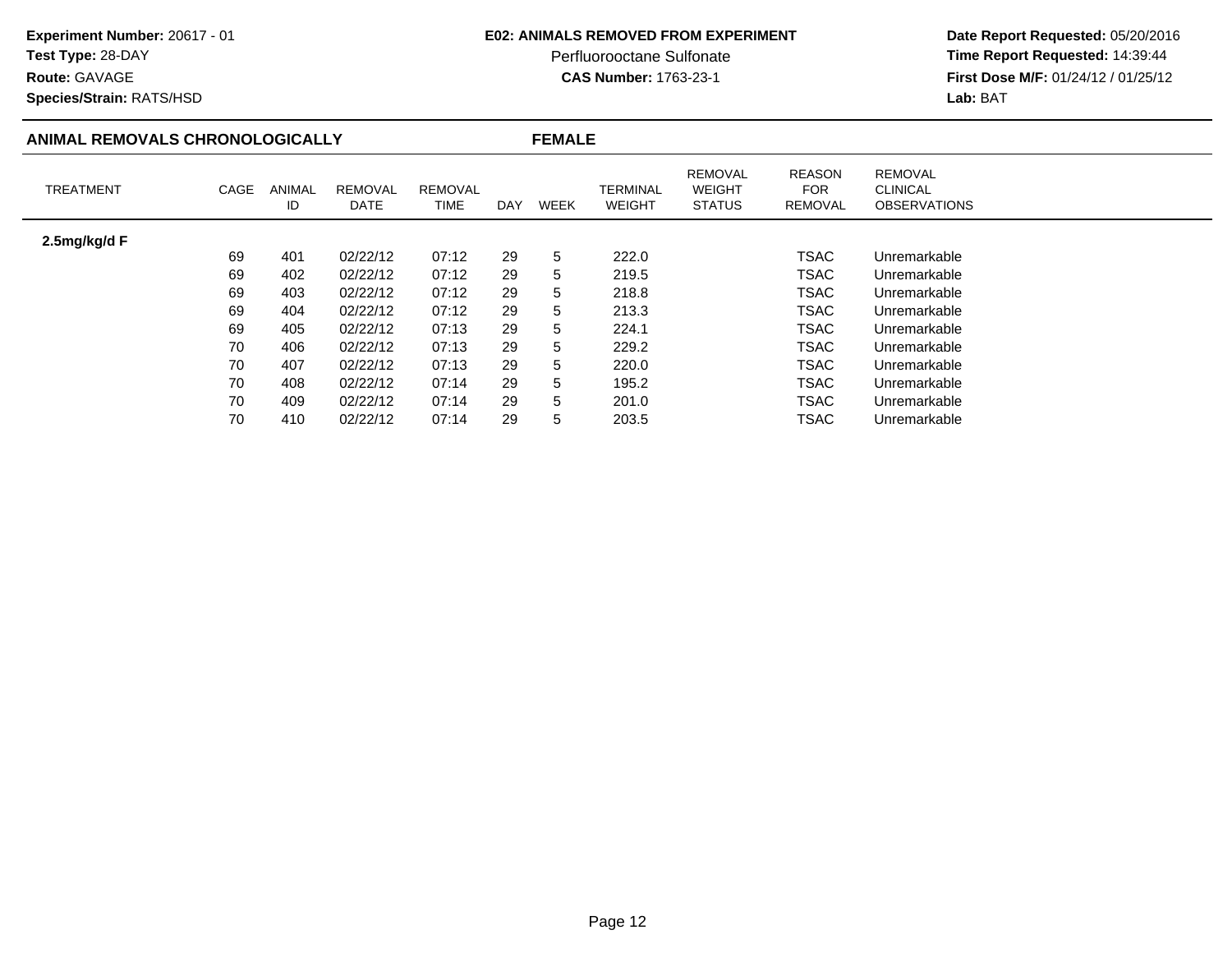### **E02: ANIMALS REMOVED FROM EXPERIMENT**

Perfluorooctane Sulfonate<br>CAS Number: 1763-23-1

 **Date Report Requested:** 05/20/2016 **Time Report Requested:** 14:39:44 **First Dose M/F:** 01/24/12 / 01/25/12<br>Lab: BAT **Lab:** BAT

**Species/Strain:** RATS/HSD

| ANIMAL REMOVALS CHRONOLOGICALLY |      |                     |                               | <b>FEMALE</b>                 |     |                |                           |                                                  |                                        |                                                          |  |
|---------------------------------|------|---------------------|-------------------------------|-------------------------------|-----|----------------|---------------------------|--------------------------------------------------|----------------------------------------|----------------------------------------------------------|--|
| <b>TREATMENT</b>                | CAGE | <b>ANIMAL</b><br>ID | <b>REMOVAL</b><br><b>DATE</b> | <b>REMOVAL</b><br><b>TIME</b> | DAY | <b>WEEK</b>    | TERMINAL<br><b>WEIGHT</b> | <b>REMOVAL</b><br><b>WEIGHT</b><br><b>STATUS</b> | <b>REASON</b><br><b>FOR</b><br>REMOVAL | <b>REMOVAL</b><br><b>CLINICAL</b><br><b>OBSERVATIONS</b> |  |
| 5mg/kg/d F                      |      |                     |                               |                               |     |                |                           |                                                  |                                        |                                                          |  |
|                                 | 71   | 415                 | 02/18/12                      | 11:00                         | 25  | $\overline{4}$ | 144.7                     |                                                  | <b>NATD</b>                            | Unremarkable                                             |  |
|                                 | 71   | 411                 | 02/22/12                      | 07:14                         | 29  | 5              | 199.2                     |                                                  | <b>TSAC</b>                            | Unremarkable                                             |  |
|                                 | 71   | 412                 | 02/22/12                      | 07:15                         | 29  | 5              | 208.5                     |                                                  | <b>TSAC</b>                            | Unremarkable                                             |  |
|                                 | 71   | 413                 | 02/22/12                      | 07:15                         | 29  | 5              | 186.2                     |                                                  | TSAC                                   | Unremarkable                                             |  |
|                                 | 71   | 414                 | 02/22/12                      | 07:15                         | 29  | 5              | 211.0                     |                                                  | <b>TSAC</b>                            | Unremarkable                                             |  |
|                                 | 72   | 416                 | 02/22/12                      | 07:16                         | 29  | 5              | 208.1                     |                                                  | <b>TSAC</b>                            | Unremarkable                                             |  |
|                                 | 72   | 417                 | 02/22/12                      | 07:16                         | 29  | 5              | 212.8                     |                                                  | <b>TSAC</b>                            | Unremarkable                                             |  |
|                                 | 72   | 418                 | 02/22/12                      | 07:16                         | 29  | 5              | 198.0                     |                                                  | <b>TSAC</b>                            | Unremarkable                                             |  |
|                                 | 72   | 419                 | 02/22/12                      | 07:16                         | 29  | 5              | 221.9                     |                                                  | TSAC                                   | Unremarkable                                             |  |
|                                 | 72   | 420                 | 02/22/12                      | 07:16                         | 29  | 5              | 197.5                     |                                                  | <b>TSAC</b>                            | Unremarkable                                             |  |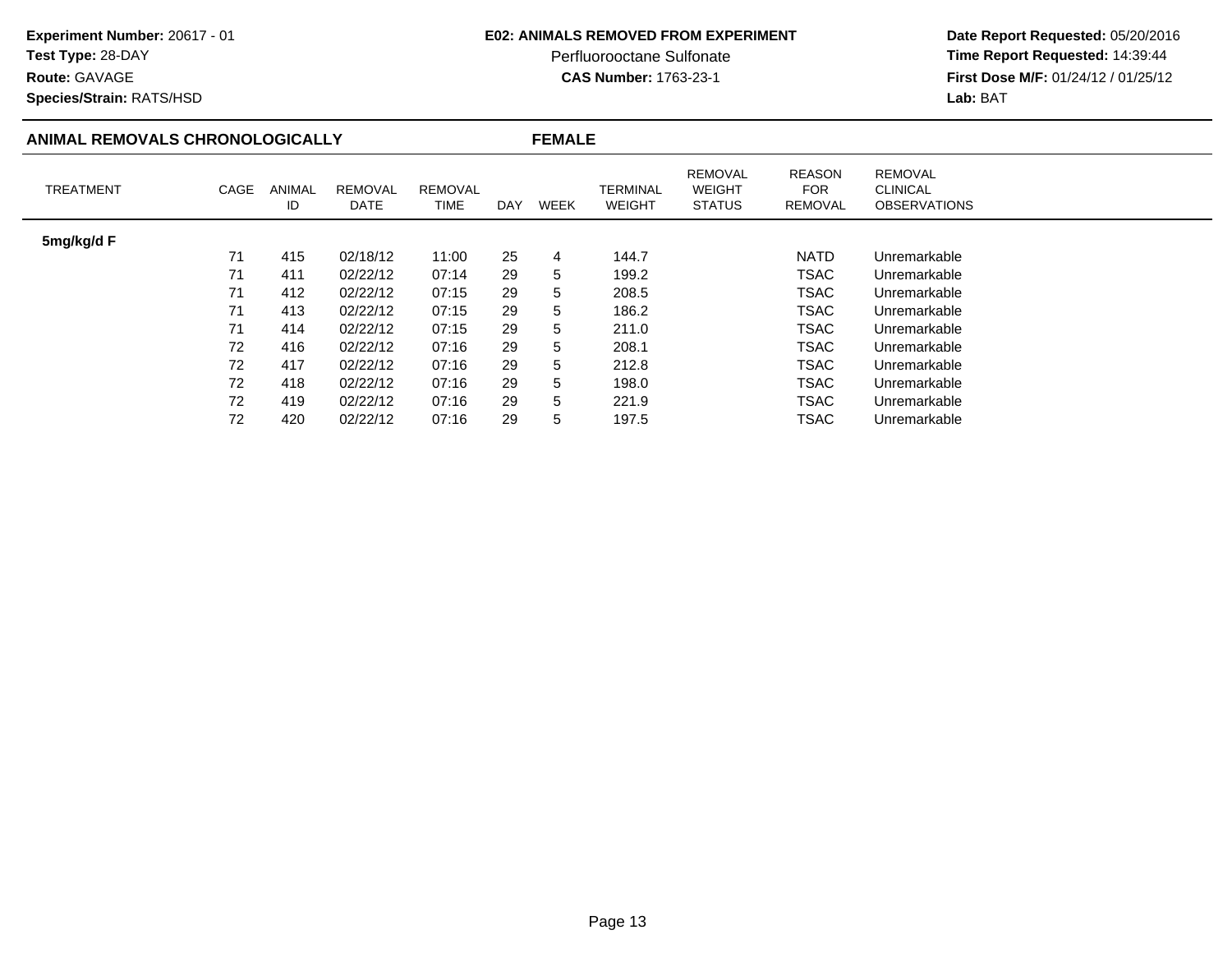### **Route:** GAVAGE

**Species/Strain:** RATS/HSD

### **E02: ANIMALS REMOVED FROM EXPERIMENT**

Perfluorooctane Sulfonate<br>CAS Number: 1763-23-1

| <b>ANIMAL REMOVALS BY CAGE</b> |      |              |                        |                        |     | <b>MALE</b> |                           |                                                  |                                        |                                                          |
|--------------------------------|------|--------------|------------------------|------------------------|-----|-------------|---------------------------|--------------------------------------------------|----------------------------------------|----------------------------------------------------------|
| <b>TREATMENT</b>               | CAGE | ANIMAL<br>ID | <b>REMOVAL</b><br>DATE | <b>REMOVAL</b><br>TIME | DAY | <b>WEEK</b> | TERMINAL<br><b>WEIGHT</b> | <b>REMOVAL</b><br><b>WEIGHT</b><br><b>STATUS</b> | <b>REASON</b><br><b>FOR</b><br>REMOVAL | <b>REMOVAL</b><br><b>CLINICAL</b><br><b>OBSERVATIONS</b> |
| 0mg/kg/d M                     |      |              |                        |                        |     |             |                           |                                                  |                                        |                                                          |
|                                | 49   | 301          | 02/21/12               | 06:31                  | 29  | 5           | 351.3                     |                                                  | <b>TSAC</b>                            | Unremarkable                                             |
|                                | 49   | 302          | 02/21/12               | 06:32                  | 29  | 5           | 303.9                     |                                                  | TSAC                                   | Unremarkable                                             |
|                                | 49   | 303          | 02/21/12               | 06:32                  | 29  | 5           | 324.5                     |                                                  | TSAC                                   | Unremarkable                                             |
|                                | 49   | 304          | 02/21/12               | 06:33                  | 29  | 5           | 331.9                     |                                                  | TSAC                                   | Unremarkable                                             |
|                                | 49   | 305          | 02/21/12               | 06:33                  | 29  | 5           | 356.0                     |                                                  | TSAC                                   | Unremarkable                                             |
|                                | 50   | 306          | 02/21/12               | 06:35                  | 29  | 5           | 329.2                     |                                                  | <b>TSAC</b>                            | Nasal/Eye Discharge                                      |
|                                | 50   | 307          | 02/21/12               | 06:35                  | 29  | 5           | 331.5                     |                                                  | <b>TSAC</b>                            | Unremarkable                                             |
|                                | 50   | 308          | 02/21/12               | 06:35                  | 29  | 5           | 362.2                     |                                                  | TSAC                                   | Unremarkable                                             |
|                                | 50   | 309          | 02/21/12               | 06:36                  | 29  | 5           | 315.0                     |                                                  | <b>TSAC</b>                            | Unremarkable                                             |
|                                | 50   | 310          | 02/21/12               | 06:36                  | 29  | 5           | 368.4                     |                                                  | TSAC                                   | Unremarkable                                             |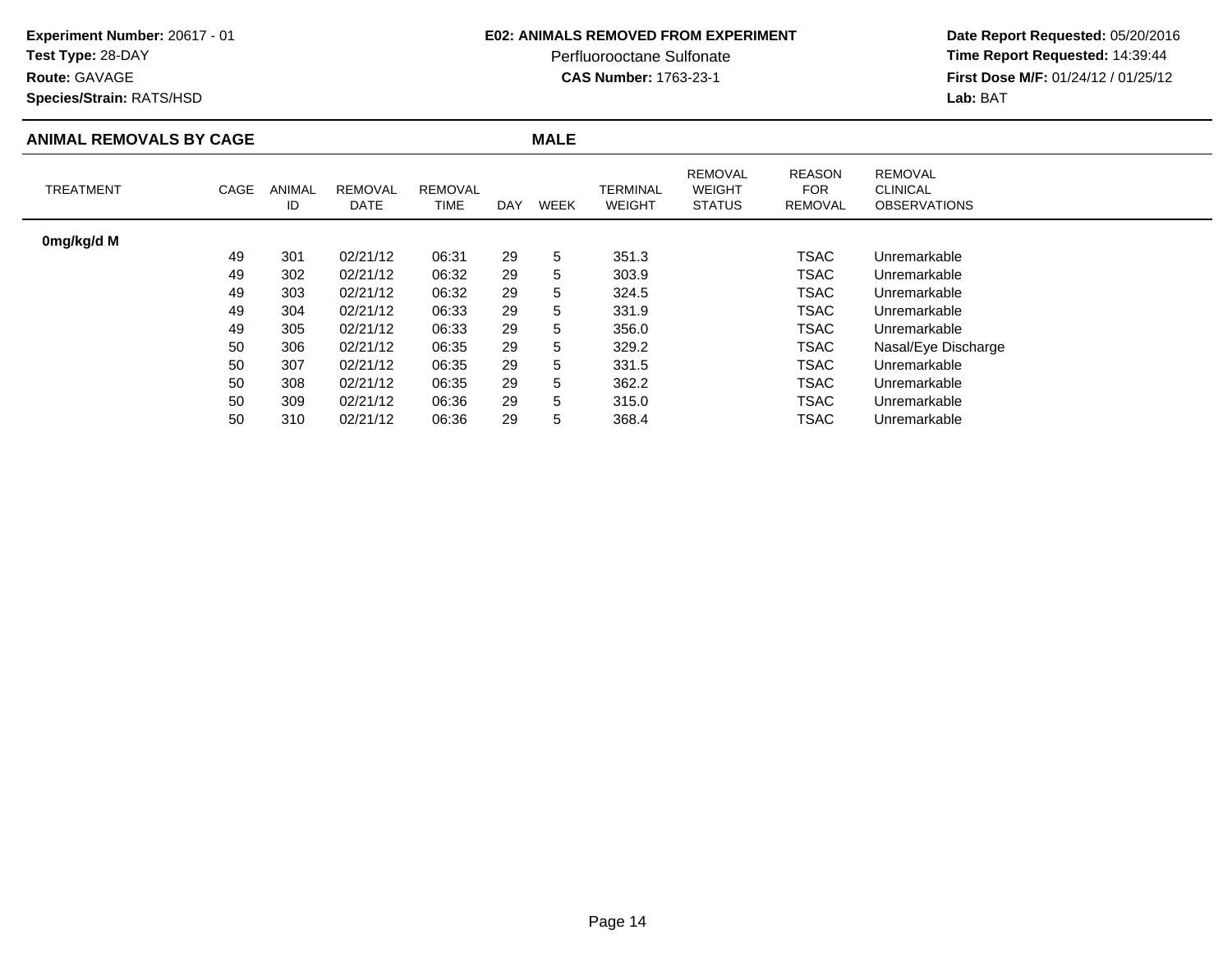# **Test Type:** 28-DAY

**Route:** GAVAGE

**Species/Strain:** RATS/HSD

### **E02: ANIMALS REMOVED FROM EXPERIMENT**

Perfluorooctane Sulfonate<br>CAS Number: 1763-23-1

| <b>ANIMAL REMOVALS BY CAGE</b> |      |              |                        |                        |            | <b>MALE</b> |                           |                                                  |                                        |                                                          |  |
|--------------------------------|------|--------------|------------------------|------------------------|------------|-------------|---------------------------|--------------------------------------------------|----------------------------------------|----------------------------------------------------------|--|
| <b>TREATMENT</b>               | CAGE | ANIMAL<br>ID | <b>REMOVAL</b><br>DATE | <b>REMOVAL</b><br>TIME | <b>DAY</b> | <b>WEEK</b> | <b>TERMINAL</b><br>WEIGHT | <b>REMOVAL</b><br><b>WEIGHT</b><br><b>STATUS</b> | <b>REASON</b><br><b>FOR</b><br>REMOVAL | <b>REMOVAL</b><br><b>CLINICAL</b><br><b>OBSERVATIONS</b> |  |
| .312mg/kg/d M                  |      |              |                        |                        |            |             |                           |                                                  |                                        |                                                          |  |
|                                | 51   | 311          | 02/21/12               | 06:38                  | 29         | 5           | 345.8                     |                                                  | <b>TSAC</b>                            | Unremarkable                                             |  |
|                                | 51   | 312          | 02/21/12               | 06:39                  | 29         | 5           | 330.0                     |                                                  | TSAC                                   | Unremarkable                                             |  |
|                                | 51   | 313          | 02/21/12               | 06:39                  | 29         | 5           | 319.6                     |                                                  | <b>TSAC</b>                            | Unremarkable                                             |  |
|                                | 51   | 314          | 02/21/12               | 06:40                  | 29         | 5           | 353.4                     |                                                  | TSAC                                   | Unremarkable                                             |  |
|                                | 51   | 315          | 02/21/12               | 06:40                  | 29         | 5           | 326.8                     |                                                  | <b>TSAC</b>                            | Unremarkable                                             |  |
|                                | 52   | 316          | 02/21/12               | 06:41                  | 29         | 5           | 322.4                     |                                                  | <b>TSAC</b>                            | Unremarkable                                             |  |
|                                | 52   | 317          | 02/21/12               | 06:41                  | 29         | 5           | 336.3                     |                                                  | TSAC                                   | Unremarkable                                             |  |
|                                | 52   | 318          | 02/21/12               | 06:42                  | 29         | 5           | 343.3                     |                                                  | <b>TSAC</b>                            | Unremarkable                                             |  |
|                                | 52   | 319          | 02/21/12               | 06:43                  | 29         | 5           | 365.8                     |                                                  | <b>TSAC</b>                            | Unremarkable                                             |  |
|                                | 52   | 320          | 02/21/12               | 06:44                  | 29         | 5           | 353.6                     |                                                  | <b>TSAC</b>                            | Unremarkable                                             |  |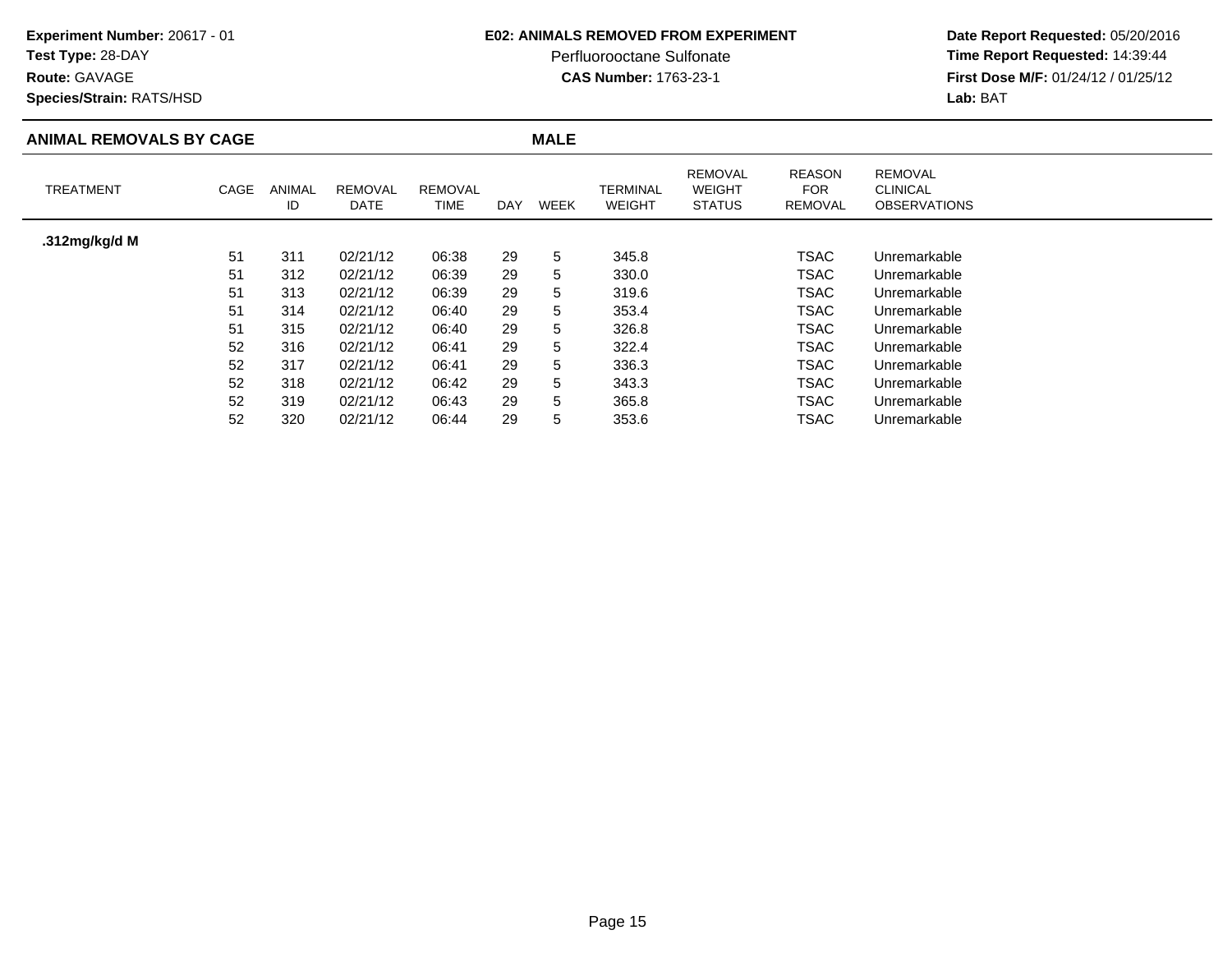# **Test Type:** 28-DAY

**Route:** GAVAGE

**Species/Strain:** RATS/HSD

### **E02: ANIMALS REMOVED FROM EXPERIMENT**

Perfluorooctane Sulfonate<br>CAS Number: 1763-23-1

| <b>ANIMAL REMOVALS BY CAGE</b> |      |                     |                        |                        |            | <b>MALE</b> |                                  |                                                  |                                               |                                                          |  |
|--------------------------------|------|---------------------|------------------------|------------------------|------------|-------------|----------------------------------|--------------------------------------------------|-----------------------------------------------|----------------------------------------------------------|--|
| TREATMENT                      | CAGE | <b>ANIMAL</b><br>ID | <b>REMOVAL</b><br>DATE | <b>REMOVAL</b><br>TIME | <b>DAY</b> | WEEK        | <b>TERMINAL</b><br><b>WEIGHT</b> | <b>REMOVAL</b><br><b>WEIGHT</b><br><b>STATUS</b> | <b>REASON</b><br><b>FOR</b><br><b>REMOVAL</b> | <b>REMOVAL</b><br><b>CLINICAL</b><br><b>OBSERVATIONS</b> |  |
| .625mg/kg/d M                  |      |                     |                        |                        |            |             |                                  |                                                  |                                               |                                                          |  |
|                                | 53   | 321                 | 02/21/12               | 06:45                  | 29         | 5           | 317.6                            |                                                  | TSAC                                          | Unremarkable                                             |  |
|                                | 53   | 322                 | 02/21/12               | 06:46                  | 29         | 5           | 341.7                            |                                                  | TSAC                                          | Unremarkable                                             |  |
|                                | 53   | 323                 | 02/21/12               | 06:47                  | 29         | 5           | 312.5                            |                                                  | TSAC                                          | Unremarkable                                             |  |
|                                | 53   | 324                 | 02/21/12               | 06:48                  | 29         | 5           | 345.9                            |                                                  | <b>TSAC</b>                                   | Unremarkable                                             |  |
|                                | 53   | 325                 | 02/21/12               | 06:48                  | 29         | 5           | 326.7                            |                                                  | TSAC                                          | Unremarkable                                             |  |
|                                | 54   | 326                 | 02/21/12               | 06:50                  | 29         | 5           | 345.3                            |                                                  | TSAC                                          | Unremarkable                                             |  |
|                                | 54   | 327                 | 02/21/12               | 06:50                  | 29         | 5           | 312.9                            |                                                  | <b>TSAC</b>                                   | Unremarkable                                             |  |
|                                | 54   | 328                 | 02/21/12               | 06:51                  | 29         | 5           | 336.7                            |                                                  | TSAC                                          | Unremarkable                                             |  |
|                                | 54   | 329                 | 02/21/12               | 06:51                  | 29         | 5           | 374.6                            |                                                  | TSAC                                          | Unremarkable                                             |  |
|                                | 54   | 330                 | 02/21/12               | 06:52                  | 29         | 5           | 366.4                            |                                                  | TSAC                                          | Unremarkable                                             |  |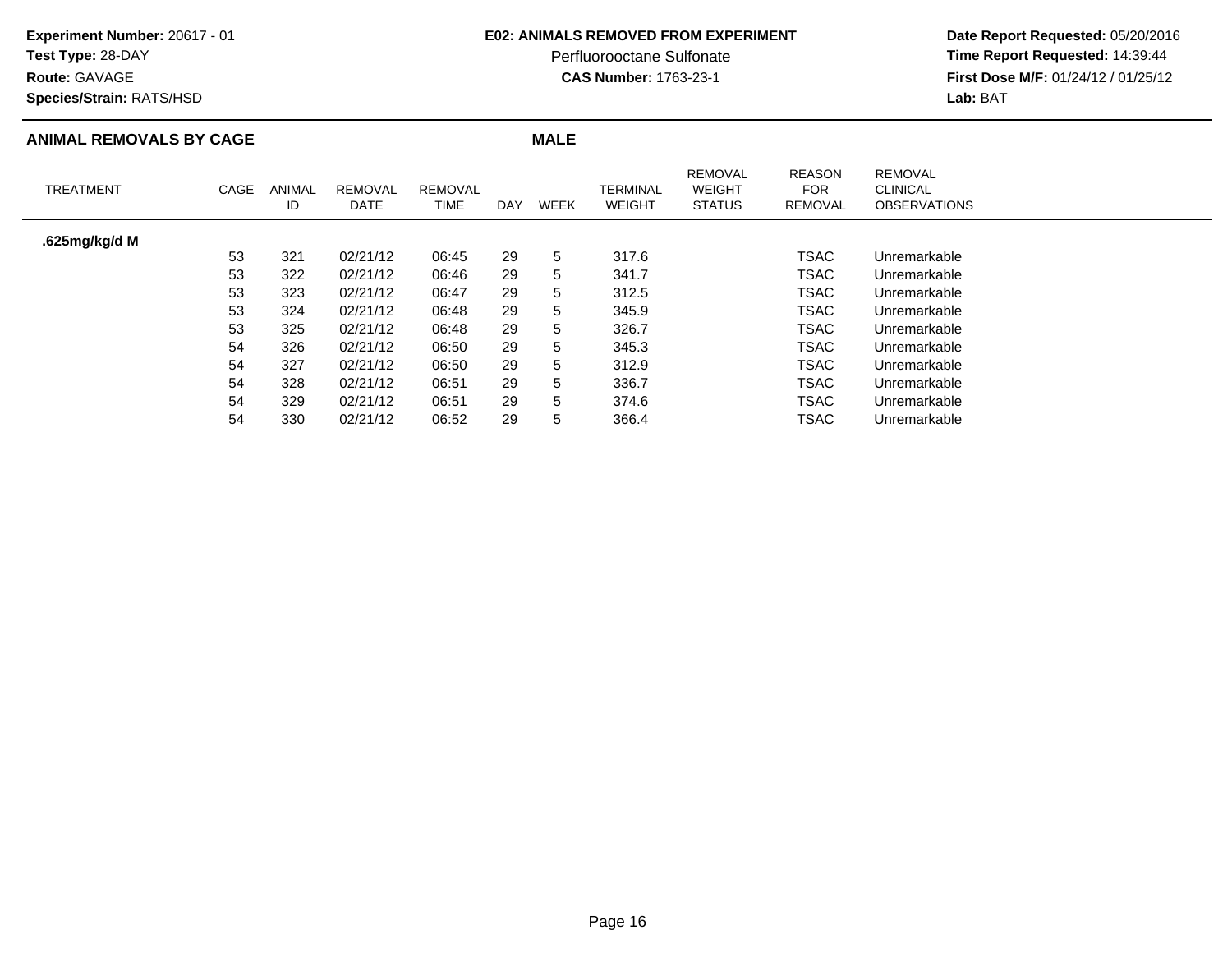# **Test Type:** 28-DAY

**Route:** GAVAGE

**Species/Strain:** RATS/HSD

### **E02: ANIMALS REMOVED FROM EXPERIMENT**

Perfluorooctane Sulfonate<br>CAS Number: 1763-23-1

| <b>ANIMAL REMOVALS BY CAGE</b> |      |                     |                        |                        |            | <b>MALE</b> |                                  |                                                  |                                               |                                                          |
|--------------------------------|------|---------------------|------------------------|------------------------|------------|-------------|----------------------------------|--------------------------------------------------|-----------------------------------------------|----------------------------------------------------------|
| <b>TREATMENT</b>               | CAGE | <b>ANIMAL</b><br>ID | <b>REMOVAL</b><br>DATE | <b>REMOVAL</b><br>TIME | <b>DAY</b> | <b>WEEK</b> | <b>TERMINAL</b><br><b>WEIGHT</b> | <b>REMOVAL</b><br><b>WEIGHT</b><br><b>STATUS</b> | <b>REASON</b><br><b>FOR</b><br><b>REMOVAL</b> | <b>REMOVAL</b><br><b>CLINICAL</b><br><b>OBSERVATIONS</b> |
| 1.25mg/kg/d M                  |      |                     |                        |                        |            |             |                                  |                                                  |                                               |                                                          |
|                                | 55   | 331                 | 02/21/12               | 06:53                  | 29         | 5           | 338.2                            |                                                  | TSAC                                          | Unremarkable                                             |
|                                | 55   | 332                 | 02/21/12               | 06:54                  | 29         | 5           | 332.6                            |                                                  | <b>TSAC</b>                                   | Unremarkable                                             |
|                                | 55   | 333                 | 02/21/12               | 06:54                  | 29         | 5           | 319.3                            |                                                  | TSAC                                          | Unremarkable                                             |
|                                | 55   | 334                 | 02/21/12               | 06:55                  | 29         | 5           | 346.2                            |                                                  | TSAC                                          | Unremarkable                                             |
|                                | 55   | 335                 | 02/21/12               | 06:55                  | 29         | 5           | 312.8                            |                                                  | TSAC                                          | Unremarkable                                             |
|                                | 56   | 336                 | 02/21/12               | 06:56                  | 29         | 5           | 309.7                            |                                                  | TSAC                                          | Unremarkable                                             |
|                                | 56   | 337                 | 02/21/12               | 06:57                  | 29         | 5           | 327.3                            |                                                  | <b>TSAC</b>                                   | Unremarkable                                             |
|                                | 56   | 338                 | 02/21/12               | 06:58                  | 29         | 5           | 344.3                            |                                                  | TSAC                                          | Unremarkable                                             |
|                                | 56   | 339                 | 02/21/12               | 06:58                  | 29         | 5           | 327.3                            |                                                  | TSAC                                          | Unremarkable                                             |
|                                | 56   | 340                 | 02/21/12               | 06:58                  | 29         | 5           | 349.8                            |                                                  | TSAC                                          | Unremarkable                                             |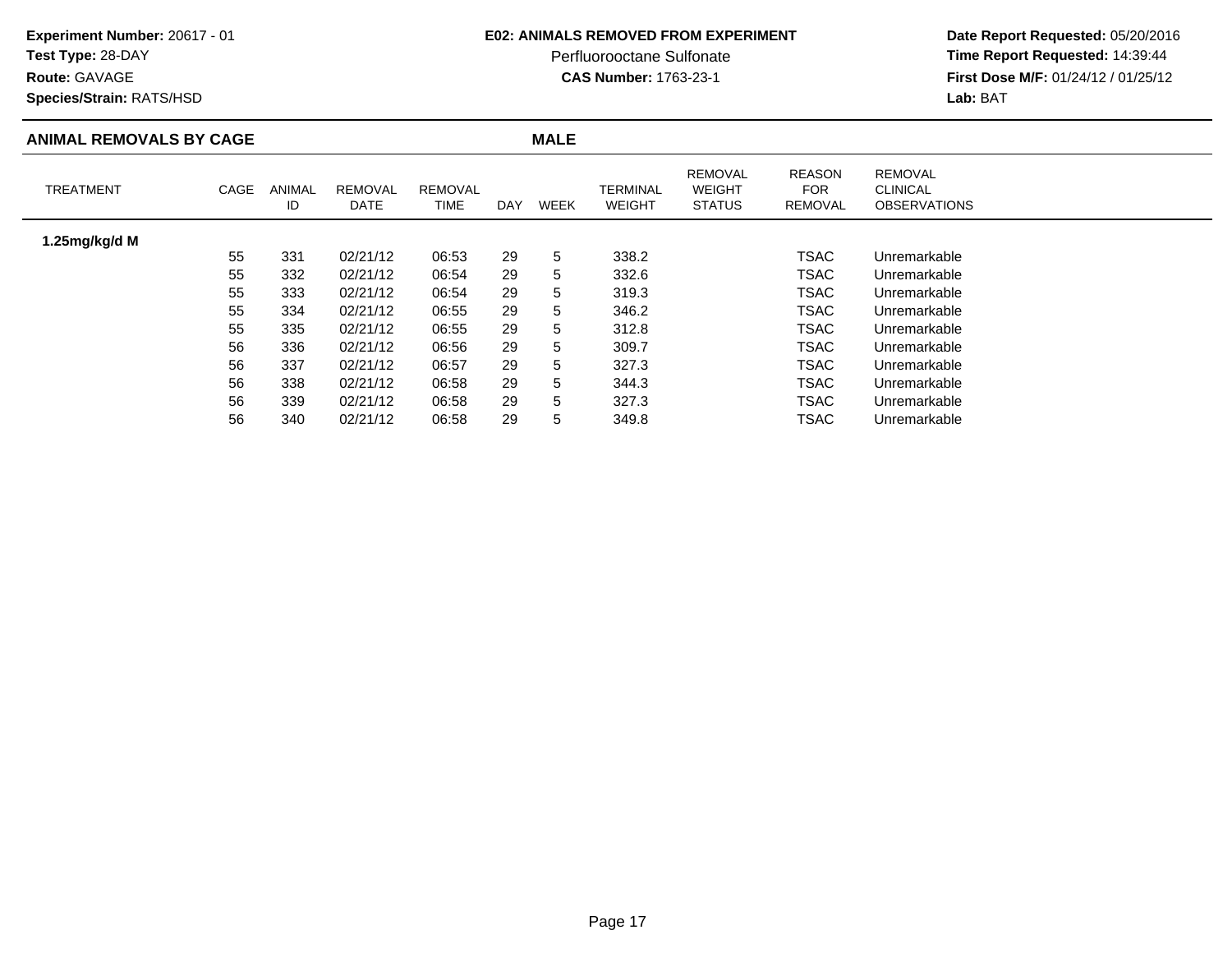# **Test Type:** 28-DAY

**Route:** GAVAGE

**Species/Strain:** RATS/HSD

### **E02: ANIMALS REMOVED FROM EXPERIMENT**

Perfluorooctane Sulfonate<br>CAS Number: 1763-23-1

| <b>ANIMAL REMOVALS BY CAGE</b> |      |                     |                        |                               |            | <b>MALE</b> |                           |                                                  |                                        |                                                          |
|--------------------------------|------|---------------------|------------------------|-------------------------------|------------|-------------|---------------------------|--------------------------------------------------|----------------------------------------|----------------------------------------------------------|
| <b>TREATMENT</b>               | CAGE | <b>ANIMAL</b><br>ID | <b>REMOVAL</b><br>DATE | <b>REMOVAL</b><br><b>TIME</b> | <b>DAY</b> | WEEK        | TERMINAL<br><b>WEIGHT</b> | <b>REMOVAL</b><br><b>WEIGHT</b><br><b>STATUS</b> | <b>REASON</b><br><b>FOR</b><br>REMOVAL | <b>REMOVAL</b><br><b>CLINICAL</b><br><b>OBSERVATIONS</b> |
| 2.5mg/kg/d M                   |      |                     |                        |                               |            |             |                           |                                                  |                                        |                                                          |
|                                | 57   | 341                 | 02/21/12               | 07:00                         | 29         | 5           | 331.8                     |                                                  | <b>TSAC</b>                            | Unremarkable                                             |
|                                | 57   | 342                 | 02/21/12               | 07:01                         | 29         | 5           | 333.8                     |                                                  | <b>TSAC</b>                            | Unremarkable                                             |
|                                | 57   | 343                 | 02/21/12               | 07:01                         | 29         | 5           | 330.6                     |                                                  | TSAC                                   | Unremarkable                                             |
|                                | 57   | 344                 | 02/21/12               | 07:02                         | 29         | 5           | 324.2                     |                                                  | TSAC                                   | Unremarkable                                             |
|                                | 57   | 345                 | 02/21/12               | 07:02                         | 29         | 5           | 352.7                     |                                                  | TSAC                                   | Unremarkable                                             |
|                                | 58   | 346                 | 02/21/12               | 07:03                         | 29         | 5           | 352.9                     |                                                  | <b>TSAC</b>                            | Unremarkable                                             |
|                                | 58   | 347                 | 02/21/12               | 07:03                         | 29         | 5           | 335.0                     |                                                  | TSAC                                   | Unremarkable                                             |
|                                | 58   | 348                 | 02/21/12               | 07:04                         | 29         | 5           | 318.2                     |                                                  | <b>TSAC</b>                            | Unremarkable                                             |
|                                | 58   | 349                 | 02/21/12               | 07:04                         | 29         | 5           | 313.4                     |                                                  | TSAC                                   | Unremarkable                                             |
|                                | 58   | 350                 | 02/21/12               | 07:05                         | 29         | 5           | 333.7                     |                                                  | TSAC                                   | Unremarkable                                             |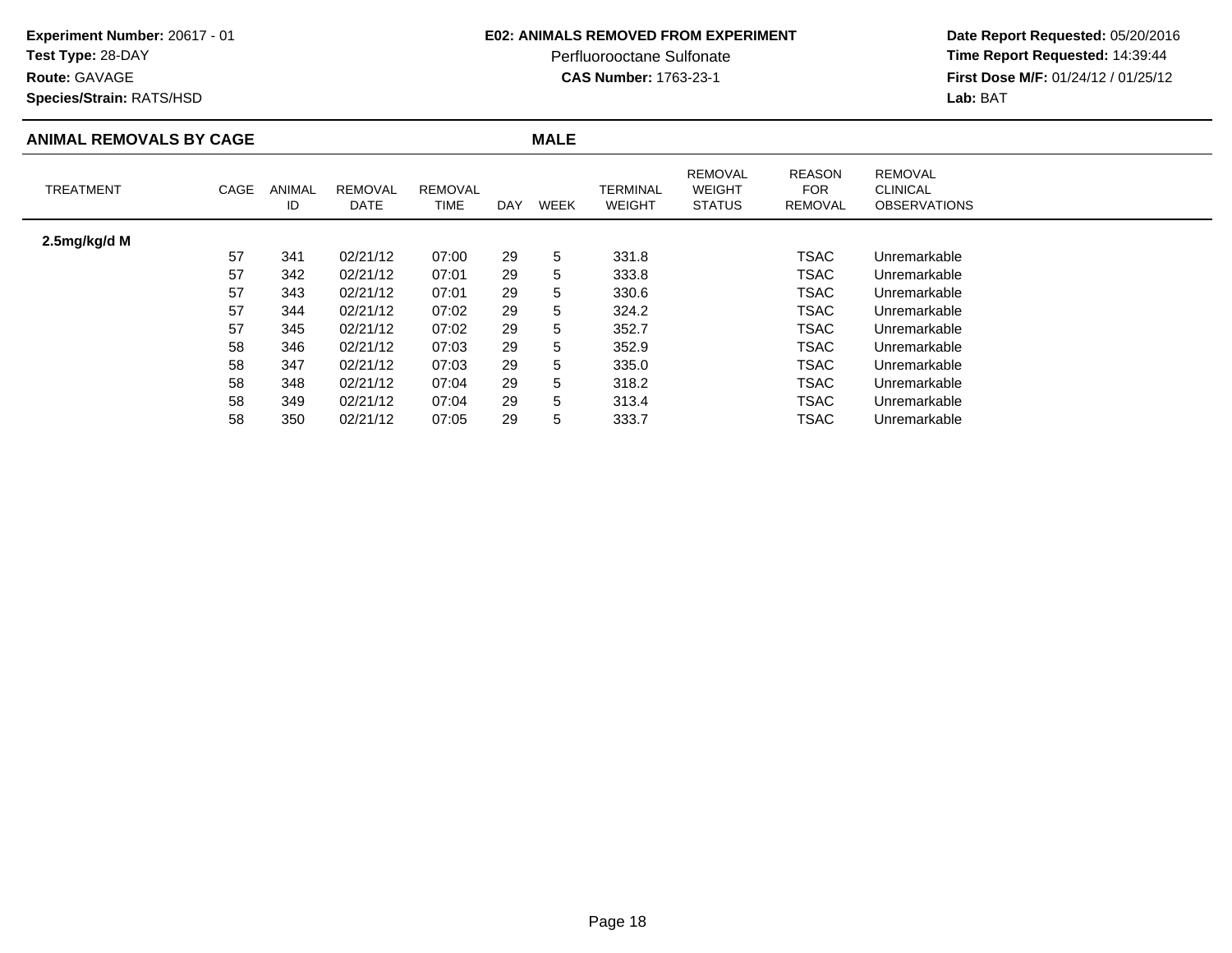**Route:** GAVAGE

**Species/Strain:** RATS/HSD

### **E02: ANIMALS REMOVED FROM EXPERIMENT**

Perfluorooctane Sulfonate<br>CAS Number: 1763-23-1

| <b>ANIMAL REMOVALS BY CAGE</b> |      |                     |                        |                 |     | <b>MALE</b> |                                  |                                                  |                                        |                                                          |  |
|--------------------------------|------|---------------------|------------------------|-----------------|-----|-------------|----------------------------------|--------------------------------------------------|----------------------------------------|----------------------------------------------------------|--|
| <b>TREATMENT</b>               | CAGE | <b>ANIMAL</b><br>ID | <b>REMOVAL</b><br>DATE | REMOVAL<br>TIME | DAY | <b>WEEK</b> | <b>TERMINAL</b><br><b>WEIGHT</b> | <b>REMOVAL</b><br><b>WEIGHT</b><br><b>STATUS</b> | <b>REASON</b><br><b>FOR</b><br>REMOVAL | <b>REMOVAL</b><br><b>CLINICAL</b><br><b>OBSERVATIONS</b> |  |
| 5mg/kg/d M                     |      |                     |                        |                 |     |             |                                  |                                                  |                                        |                                                          |  |
|                                | 59   | 351                 | 02/21/12               | 07:06           | 29  | 5           | 304.7                            |                                                  | <b>TSAC</b>                            | Unremarkable                                             |  |
|                                | 59   | 352                 | 02/21/12               | 07:08           | 29  | 5           | 331.9                            |                                                  | <b>TSAC</b>                            | Unremarkable                                             |  |
|                                | 59   | 353                 | 02/21/12               | 07:08           | 29  | 5           | 318.2                            |                                                  | <b>TSAC</b>                            | Unremarkable                                             |  |
|                                | 59   | 354                 | 02/21/12               | 07:09           | 29  | 5           | 310.2                            |                                                  | TSAC                                   | Unremarkable                                             |  |
|                                | 59   | 355                 | 02/21/12               | 07:10           | 29  | 5           | 297.7                            |                                                  | <b>TSAC</b>                            | Unremarkable                                             |  |
|                                | 60   | 356                 | 02/21/12               | 07:10           | 29  | 5           | 299.5                            |                                                  | <b>TSAC</b>                            | Unremarkable                                             |  |
|                                | 60   | 357                 | 02/21/12               | 07:11           | 29  | 5           | 291.3                            |                                                  | TSAC                                   | Unremarkable                                             |  |
|                                | 60   | 358                 | 02/21/12               | 07:12           | 29  | 5           | 314.5                            |                                                  | <b>TSAC</b>                            | Unremarkable                                             |  |
|                                | 60   | 359                 | 02/21/12               | 07:12           | 29  | 5           | 299.2                            |                                                  | <b>TSAC</b>                            | Unremarkable                                             |  |
|                                | 60   | 360                 | 02/21/12               | 07:13           | 29  | 5           | 325.5                            |                                                  | <b>TSAC</b>                            | Unremarkable                                             |  |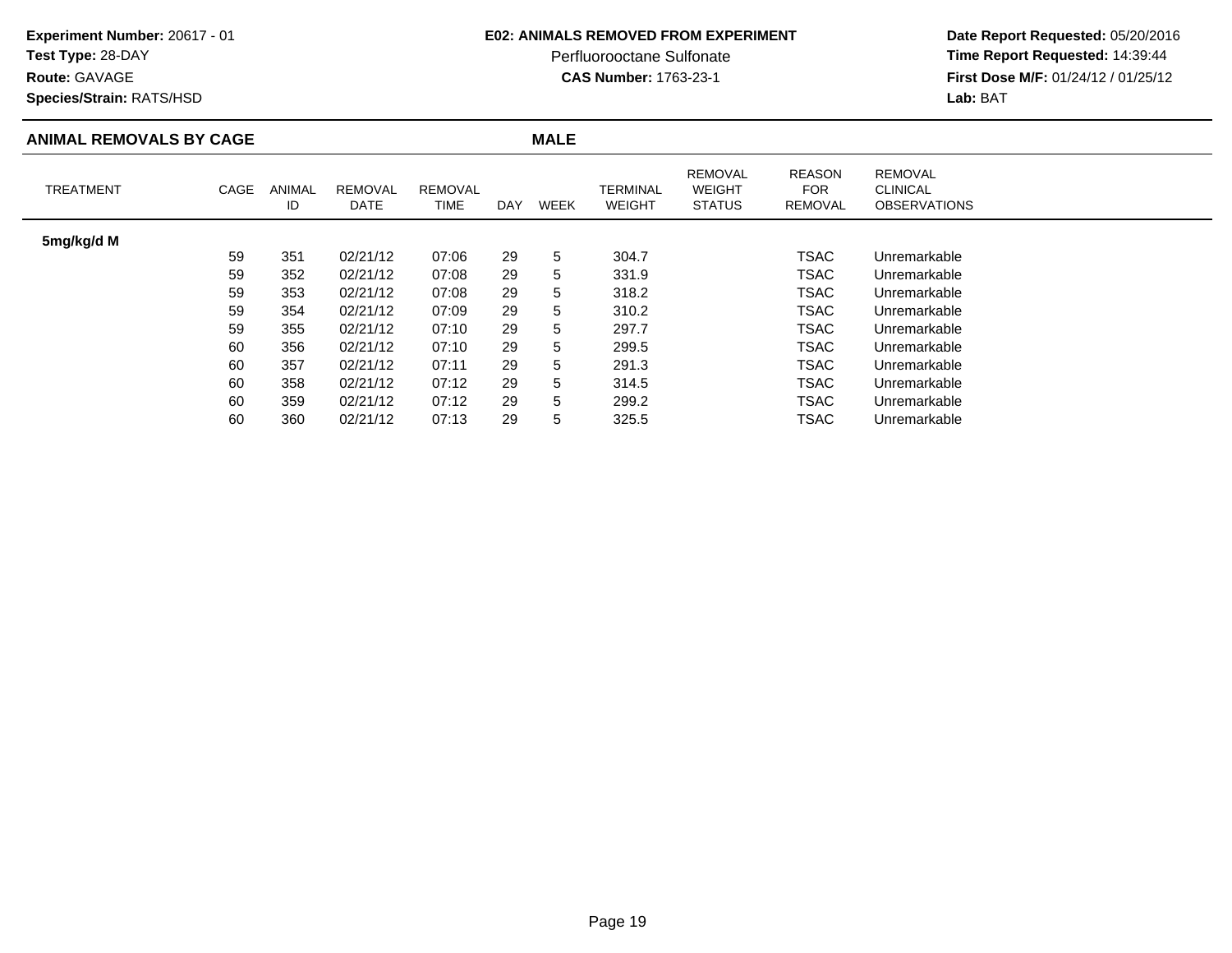**Route:** GAVAGE

**Species/Strain:** RATS/HSD

### **E02: ANIMALS REMOVED FROM EXPERIMENT**

Perfluorooctane Sulfonate<br>CAS Number: 1763-23-1

| <b>ANIMAL REMOVALS BY CAGE</b> |      |              |                        |                        |     | <b>FEMALE</b> |                                  |                                                  |                                        |                                                          |
|--------------------------------|------|--------------|------------------------|------------------------|-----|---------------|----------------------------------|--------------------------------------------------|----------------------------------------|----------------------------------------------------------|
| <b>TREATMENT</b>               | CAGE | ANIMAL<br>ID | <b>REMOVAL</b><br>DATE | <b>REMOVAL</b><br>TIME | DAY | WEEK          | <b>TERMINAL</b><br><b>WEIGHT</b> | <b>REMOVAL</b><br><b>WEIGHT</b><br><b>STATUS</b> | <b>REASON</b><br><b>FOR</b><br>REMOVAL | <b>REMOVAL</b><br><b>CLINICAL</b><br><b>OBSERVATIONS</b> |
| 0mg/kg/d F                     |      |              |                        |                        |     |               |                                  |                                                  |                                        |                                                          |
|                                | 61   | 361          | 02/22/12               | 06:59                  | 29  | 5             | 236.3                            |                                                  | TSAC                                   | Unremarkable                                             |
|                                | 61   | 362          | 02/22/12               | 07:00                  | 29  | 5             | 227.0                            |                                                  | TSAC                                   | Unremarkable                                             |
|                                | 61   | 363          | 02/22/12               | 07:00                  | 29  | 5             | 222.0                            |                                                  | <b>TSAC</b>                            | Unremarkable                                             |
|                                | 61   | 364          | 02/22/12               | 07:00                  | 29  | 5             | 216.2                            |                                                  | <b>TSAC</b>                            | Unremarkable                                             |
|                                | 61   | 365          | 02/22/12               | 07:01                  | 29  | 5             | 205.2                            |                                                  | TSAC                                   | Unremarkable                                             |
|                                | 62   | 366          | 02/22/12               | 07:01                  | 29  | 5             | 214.8                            |                                                  | TSAC                                   | Unremarkable                                             |
|                                | 62   | 367          | 02/22/12               | 07:01                  | 29  | 5             | 226.5                            |                                                  | <b>TSAC</b>                            | Unremarkable                                             |
|                                | 62   | 368          | 02/22/12               | 07:01                  | 29  | 5             | 205.8                            |                                                  | TSAC                                   | Unremarkable                                             |
|                                | 62   | 369          | 02/22/12               | 07:01                  | 29  | 5             | 216.2                            |                                                  | TSAC                                   | Unremarkable                                             |
|                                | 62   | 370          | 02/22/12               | 07:02                  | 29  | 5             | 224.3                            |                                                  | TSAC                                   | Unremarkable                                             |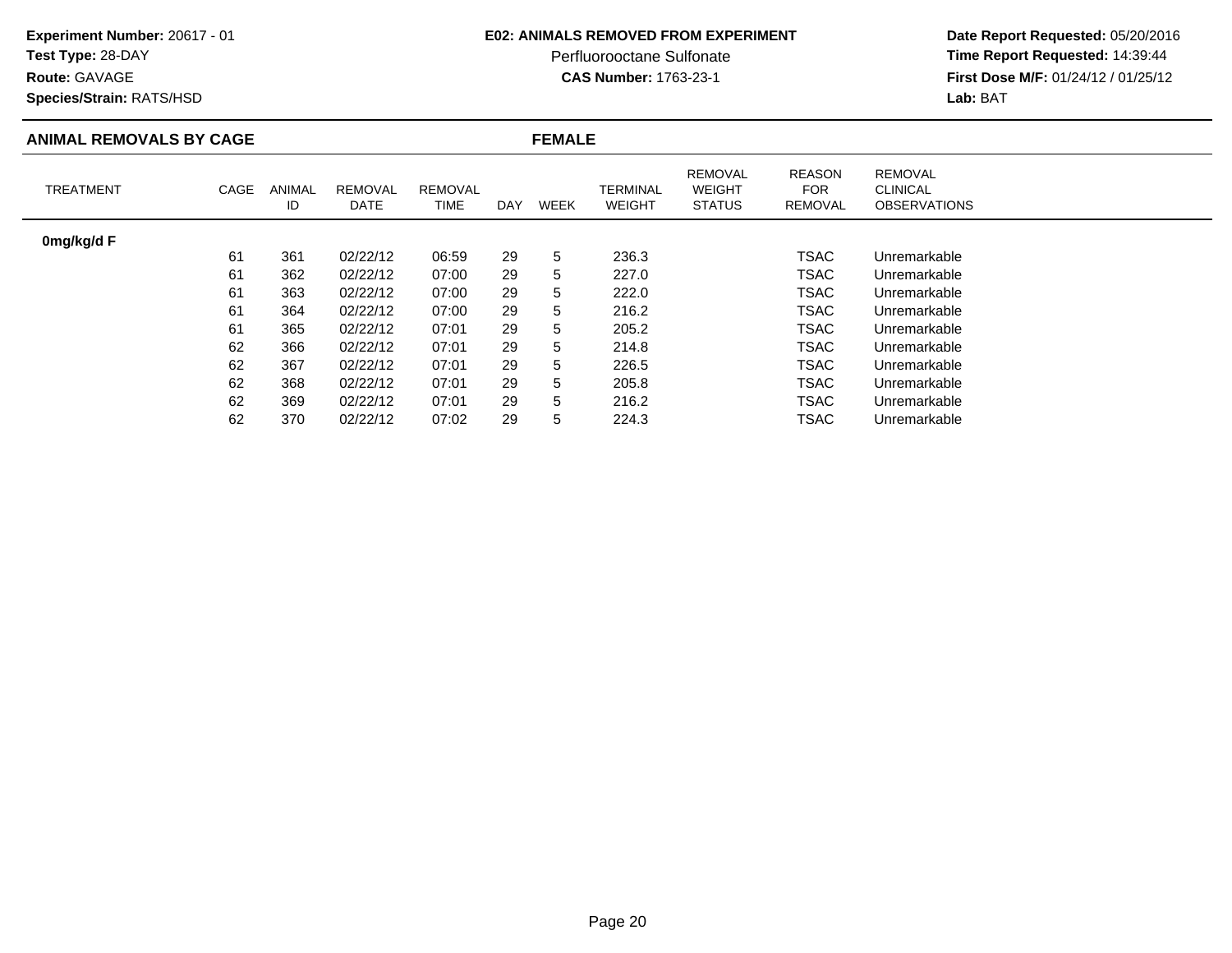# **Test Type:** 28-DAY

**Route:** GAVAGE

**Species/Strain:** RATS/HSD

### **E02: ANIMALS REMOVED FROM EXPERIMENT**

Perfluorooctane Sulfonate<br>CAS Number: 1763-23-1

| <b>ANIMAL REMOVALS BY CAGE</b> |      |              |                        |                        |     | <b>FEMALE</b> |                                  |                                                  |                                        |                                                          |
|--------------------------------|------|--------------|------------------------|------------------------|-----|---------------|----------------------------------|--------------------------------------------------|----------------------------------------|----------------------------------------------------------|
| <b>TREATMENT</b>               | CAGE | ANIMAL<br>ID | <b>REMOVAL</b><br>DATE | <b>REMOVAL</b><br>TIME | DAY | <b>WEEK</b>   | <b>TERMINAL</b><br><b>WEIGHT</b> | <b>REMOVAL</b><br><b>WEIGHT</b><br><b>STATUS</b> | <b>REASON</b><br><b>FOR</b><br>REMOVAL | <b>REMOVAL</b><br><b>CLINICAL</b><br><b>OBSERVATIONS</b> |
| .312mg/kg/d F                  |      |              |                        |                        |     |               |                                  |                                                  |                                        |                                                          |
|                                | 63   | 371          | 02/22/12               | 07:02                  | 29  | 5             | 248.5                            |                                                  | TSAC                                   | Unremarkable                                             |
|                                | 63   | 372          | 02/22/12               | 07:03                  | 29  | 5             | 215.3                            |                                                  | TSAC                                   | Unremarkable                                             |
|                                | 63   | 373          | 02/22/12               | 07:03                  | 29  | 5             | 227.3                            |                                                  | TSAC                                   | Unremarkable                                             |
|                                | 63   | 374          | 02/22/12               | 07:03                  | 29  | 5             | 237.8                            |                                                  | TSAC                                   | Unremarkable                                             |
|                                | 63   | 375          | 02/22/12               | 07:03                  | 29  | 5             | 222.3                            |                                                  | TSAC                                   | Unremarkable                                             |
|                                | 64   | 376          | 02/22/12               | 07:04                  | 29  | 5             | 248.7                            |                                                  | TSAC                                   | Unremarkable                                             |
|                                | 64   | 377          | 02/22/12               | 07:04                  | 29  | 5             | 225.5                            |                                                  | TSAC                                   | Unremarkable                                             |
|                                | 64   | 378          | 02/22/12               | 07:04                  | 29  | 5             | 213.8                            |                                                  | TSAC                                   | Unremarkable                                             |
|                                | 64   | 379          | 02/22/12               | 07:05                  | 29  | 5             | 218.4                            |                                                  | TSAC                                   | Unremarkable                                             |
|                                | 64   | 380          | 02/22/12               | 07:05                  | 29  | 5             | 226.4                            |                                                  | TSAC                                   | Unremarkable                                             |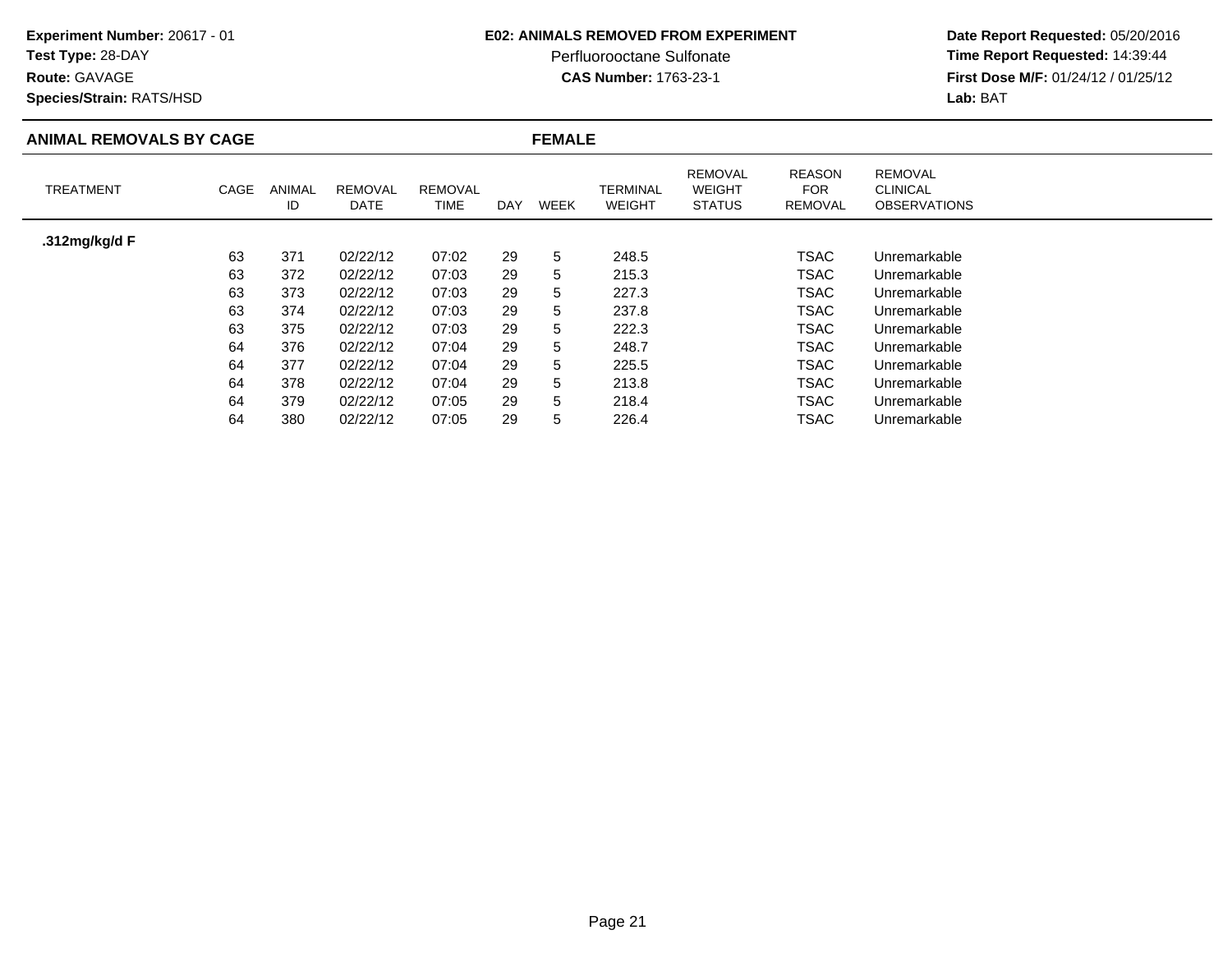### **Test Type:** 28-DAY

**Route:** GAVAGE

**Species/Strain:** RATS/HSD

### **E02: ANIMALS REMOVED FROM EXPERIMENT**

Perfluorooctane Sulfonate<br>CAS Number: 1763-23-1

| <b>ANIMAL REMOVALS BY CAGE</b> |      |              |                        |                        | <b>FEMALE</b> |             |                                  |                                                  |                                               |                                                          |  |
|--------------------------------|------|--------------|------------------------|------------------------|---------------|-------------|----------------------------------|--------------------------------------------------|-----------------------------------------------|----------------------------------------------------------|--|
| <b>TREATMENT</b>               | CAGE | ANIMAL<br>ID | <b>REMOVAL</b><br>DATE | <b>REMOVAL</b><br>TIME | DAY           | <b>WEEK</b> | <b>TERMINAL</b><br><b>WEIGHT</b> | <b>REMOVAL</b><br><b>WEIGHT</b><br><b>STATUS</b> | <b>REASON</b><br><b>FOR</b><br><b>REMOVAL</b> | <b>REMOVAL</b><br><b>CLINICAL</b><br><b>OBSERVATIONS</b> |  |
| .625mg/kg/d F                  |      |              |                        |                        |               |             |                                  |                                                  |                                               |                                                          |  |
|                                | 65   | 381          | 02/22/12               | 07:05                  | 29            | 5           | 234.3                            |                                                  | <b>TSAC</b>                                   | Unremarkable                                             |  |
|                                | 65   | 382          | 02/22/12               | 07:06                  | 29            | 5           | 222.3                            |                                                  | <b>TSAC</b>                                   | Unremarkable                                             |  |
|                                | 65   | 383          | 02/22/12               | 07:06                  | 29            | 5           | 231.3                            |                                                  | <b>TSAC</b>                                   | Unremarkable                                             |  |
|                                | 65   | 384          | 02/22/12               | 07:06                  | 29            | 5           | 219.7                            |                                                  | <b>TSAC</b>                                   | Unremarkable                                             |  |
|                                | 65   | 385          | 02/22/12               | 07:06                  | 29            | 5           | 219.5                            |                                                  | <b>TSAC</b>                                   | Unremarkable                                             |  |
|                                | 66   | 386          | 02/22/12               | 07:07                  | 29            | 5           | 207.2                            |                                                  | TSAC                                          | Unremarkable                                             |  |
|                                | 66   | 387          | 02/22/12               | 07:07                  | 29            | 5           | 225.6                            |                                                  | TSAC                                          | Unremarkable                                             |  |
|                                | 66   | 388          | 02/22/12               | 07:07                  | 29            | 5           | 222.2                            |                                                  | <b>TSAC</b>                                   | Unremarkable                                             |  |
|                                | 66   | 389          | 02/22/12               | 07:08                  | 29            | 5           | 218.7                            |                                                  | <b>TSAC</b>                                   | Unremarkable                                             |  |
|                                | 66   | 390          | 02/22/12               | 07:08                  | 29            | 5           | 218.3                            |                                                  | TSAC                                          | Unremarkable                                             |  |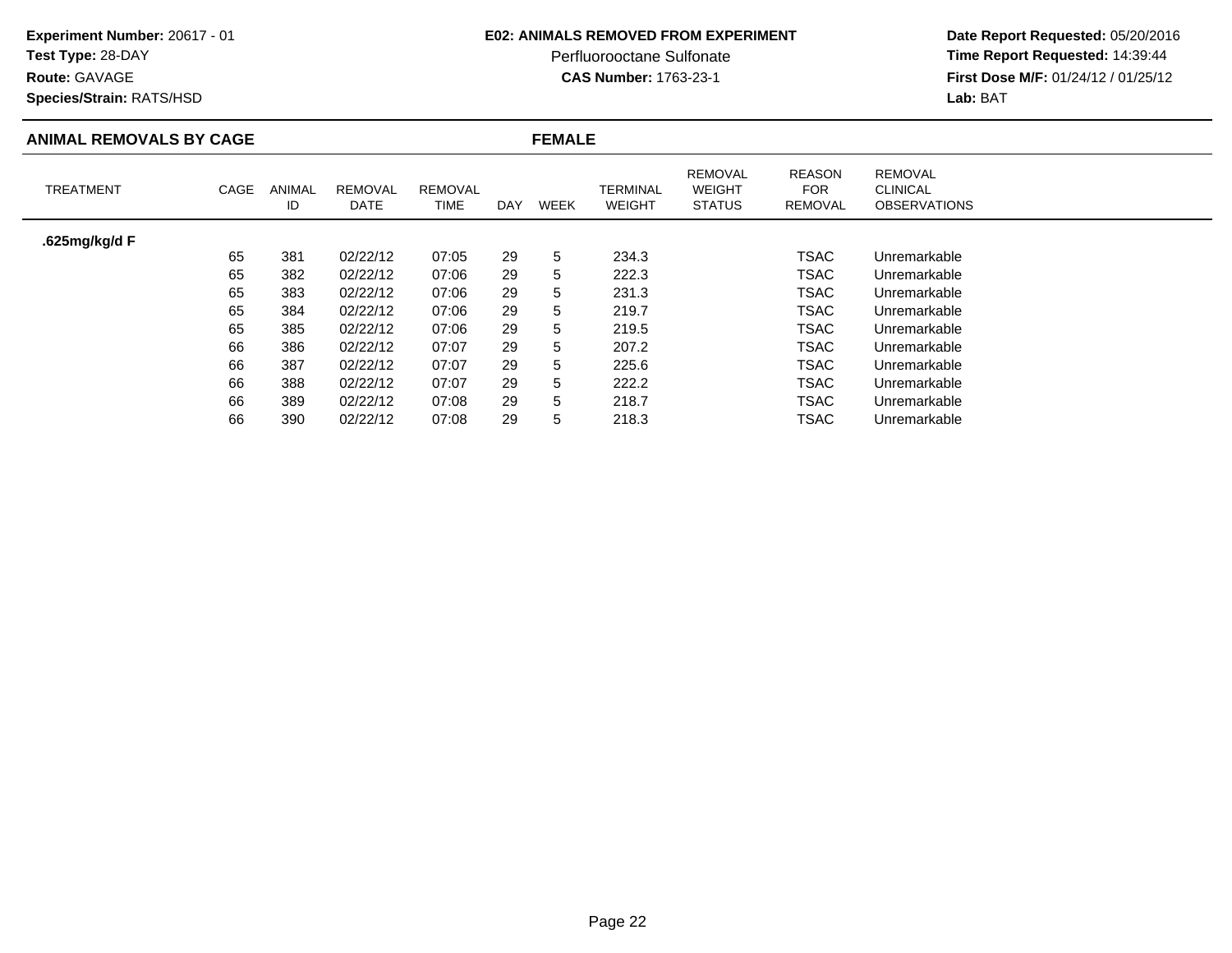### **Test Type:** 28-DAY

**Route:** GAVAGE

**Species/Strain:** RATS/HSD

### **E02: ANIMALS REMOVED FROM EXPERIMENT**

Perfluorooctane Sulfonate<br>CAS Number: 1763-23-1

| <b>ANIMAL REMOVALS BY CAGE</b> |      |              |                        |                        | <b>FEMALE</b> |             |                                  |                                                  |                                               |                                                          |  |
|--------------------------------|------|--------------|------------------------|------------------------|---------------|-------------|----------------------------------|--------------------------------------------------|-----------------------------------------------|----------------------------------------------------------|--|
| <b>TREATMENT</b>               | CAGE | ANIMAL<br>ID | <b>REMOVAL</b><br>DATE | <b>REMOVAL</b><br>TIME | DAY           | <b>WEEK</b> | <b>TERMINAL</b><br><b>WEIGHT</b> | <b>REMOVAL</b><br><b>WEIGHT</b><br><b>STATUS</b> | <b>REASON</b><br><b>FOR</b><br><b>REMOVAL</b> | <b>REMOVAL</b><br><b>CLINICAL</b><br><b>OBSERVATIONS</b> |  |
| 1.25mg/kg/d F                  |      |              |                        |                        |               |             |                                  |                                                  |                                               |                                                          |  |
|                                | 67   | 391          | 02/22/12               | 07:08                  | 29            | 5           | 225.4                            |                                                  | <b>TSAC</b>                                   | Unremarkable                                             |  |
|                                | 67   | 392          | 02/22/12               | 07:09                  | 29            | 5           | 205.1                            |                                                  | <b>TSAC</b>                                   | Unremarkable                                             |  |
|                                | 67   | 393          | 02/22/12               | 07:09                  | 29            | 5           | 230.9                            |                                                  | <b>TSAC</b>                                   | Unremarkable                                             |  |
|                                | 67   | 394          | 02/22/12               | 07:09                  | 29            | 5           | 202.3                            |                                                  | <b>TSAC</b>                                   | Unremarkable                                             |  |
|                                | 67   | 395          | 02/22/12               | 07:10                  | 29            | 5           | 212.7                            |                                                  | <b>TSAC</b>                                   | Unremarkable                                             |  |
|                                | 68   | 396          | 02/22/12               | 07:10                  | 29            | 5           | 229.5                            |                                                  | TSAC                                          | Unremarkable                                             |  |
|                                | 68   | 397          | 02/22/12               | 07:10                  | 29            | 5           | 222.7                            |                                                  | TSAC                                          | Unremarkable                                             |  |
|                                | 68   | 398          | 02/22/12               | 07:11                  | 29            | 5           | 232.6                            |                                                  | TSAC                                          | Unremarkable                                             |  |
|                                | 68   | 399          | 02/22/12               | 07:11                  | 29            | 5           | 208.3                            |                                                  | <b>TSAC</b>                                   | Unremarkable                                             |  |
|                                | 68   | 400          | 02/22/12               | 07:11                  | 29            | 5           | 220.2                            |                                                  | <b>TSAC</b>                                   | Unremarkable                                             |  |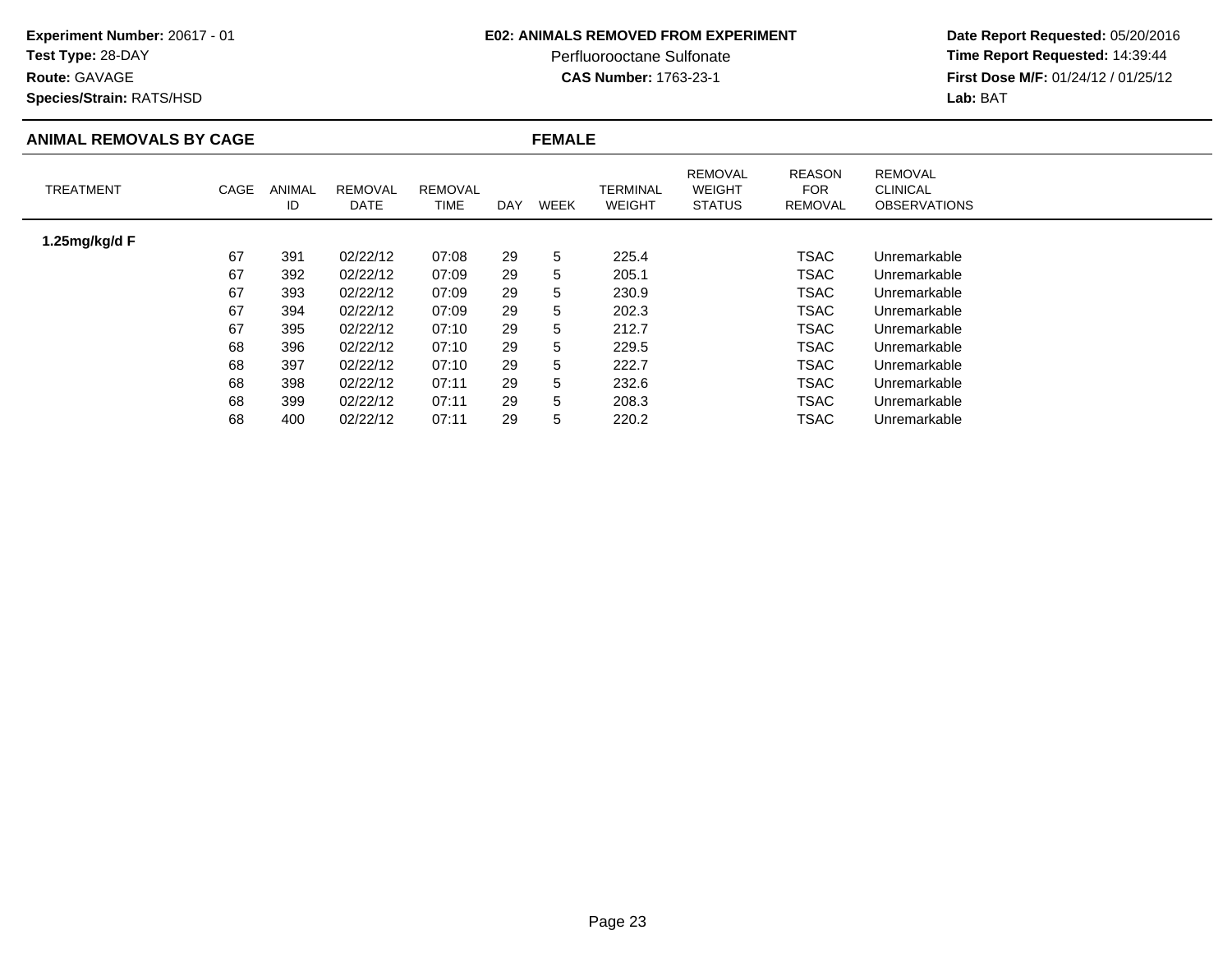### **Test Type:** 28-DAY

**Route:** GAVAGE

**Species/Strain:** RATS/HSD

### **E02: ANIMALS REMOVED FROM EXPERIMENT**

Perfluorooctane Sulfonate<br>CAS Number: 1763-23-1

| <b>ANIMAL REMOVALS BY CAGE</b> |      |              |                        |                        | <b>FEMALE</b> |             |                                  |                                                  |                                               |                                                          |  |
|--------------------------------|------|--------------|------------------------|------------------------|---------------|-------------|----------------------------------|--------------------------------------------------|-----------------------------------------------|----------------------------------------------------------|--|
| <b>TREATMENT</b>               | CAGE | ANIMAL<br>ID | <b>REMOVAL</b><br>DATE | <b>REMOVAL</b><br>TIME | DAY           | <b>WEEK</b> | <b>TERMINAL</b><br><b>WEIGHT</b> | <b>REMOVAL</b><br><b>WEIGHT</b><br><b>STATUS</b> | <b>REASON</b><br><b>FOR</b><br><b>REMOVAL</b> | <b>REMOVAL</b><br><b>CLINICAL</b><br><b>OBSERVATIONS</b> |  |
| 2.5mg/kg/d F                   |      |              |                        |                        |               |             |                                  |                                                  |                                               |                                                          |  |
|                                | 69   | 401          | 02/22/12               | 07:12                  | 29            | 5           | 222.0                            |                                                  | <b>TSAC</b>                                   | Unremarkable                                             |  |
|                                | 69   | 402          | 02/22/12               | 07:12                  | 29            | 5           | 219.5                            |                                                  | <b>TSAC</b>                                   | Unremarkable                                             |  |
|                                | 69   | 403          | 02/22/12               | 07:12                  | 29            | 5           | 218.8                            |                                                  | <b>TSAC</b>                                   | Unremarkable                                             |  |
|                                | 69   | 404          | 02/22/12               | 07:12                  | 29            | 5           | 213.3                            |                                                  | <b>TSAC</b>                                   | Unremarkable                                             |  |
|                                | 69   | 405          | 02/22/12               | 07:13                  | 29            | 5           | 224.1                            |                                                  | <b>TSAC</b>                                   | Unremarkable                                             |  |
|                                | 70   | 406          | 02/22/12               | 07:13                  | 29            | 5           | 229.2                            |                                                  | TSAC                                          | Unremarkable                                             |  |
|                                | 70   | 407          | 02/22/12               | 07:13                  | 29            | 5           | 220.0                            |                                                  | TSAC                                          | Unremarkable                                             |  |
|                                | 70   | 408          | 02/22/12               | 07:14                  | 29            | 5           | 195.2                            |                                                  | <b>TSAC</b>                                   | Unremarkable                                             |  |
|                                | 70   | 409          | 02/22/12               | 07:14                  | 29            | 5           | 201.0                            |                                                  | <b>TSAC</b>                                   | Unremarkable                                             |  |
|                                | 70   | 410          | 02/22/12               | 07:14                  | 29            | 5           | 203.5                            |                                                  | TSAC                                          | Unremarkable                                             |  |